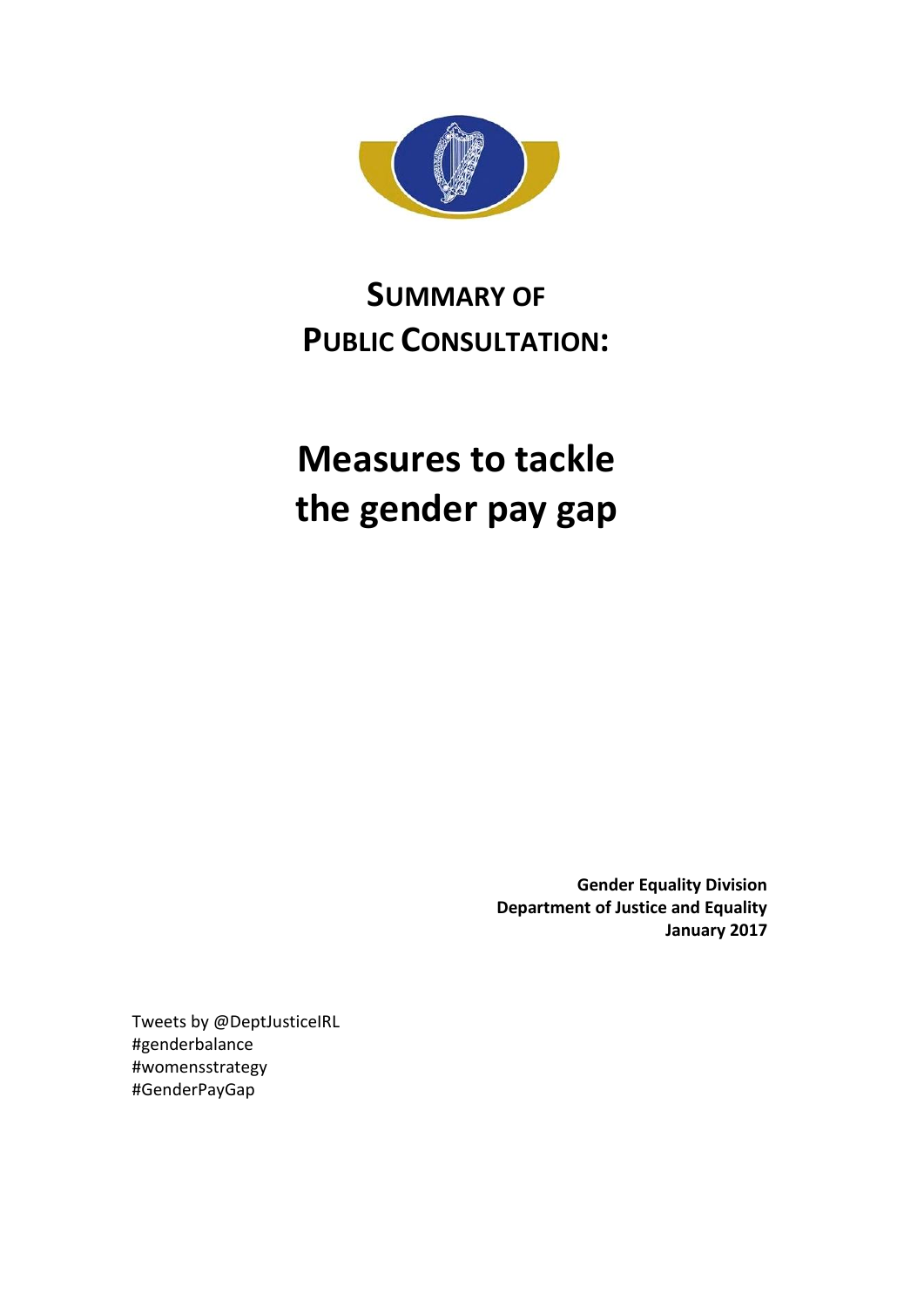## **I. INTRODUCTION**

#### **Public consultation**

The Programme for a Partnership Government contains a commitment to take measures to reduce the gender pay gap. This commitment is reflected in the National Strategy for Women and Girls 2017-2020, and the actions to be undertaken to this end are:

*Action 1.21* Undertake a package of measures to tackle the gender pay gap.

*Action 1.22* Initiate dialogue between union and employer stakeholders to address the gender pay gap. Develop and promote practical information resources to explain and increase understanding of the multifaceted aspects of the gender pay gap and its causes (i.e. traditional role models, gendersegregated education and labour market, the challenges of balancing work and family life, the difference in participation of men and women in family responsibilities, the availability of quality, affordable childcare facilities and out-of-school hours care, and processes within organisations where imbalance needs to be addressed). Develop practical tools to assist employers to calculate the gender pay gap within their organisations and to consider its aspects and causes, mindful of obligations regarding privacy and data protection.

*Action 1.23* Promote wage transparency by requiring companies of 50 or more employees to complete a wage survey periodically and report the results.

On 9 August 2017, the Minister for Justice and Equality, Mr Charles Flanagan TD and the Minister of State with special responsibility for Equality, Immigration and Integration, Mr David Stanton TD, launched a public consultation on tackling the gender pay gap.

The consultation aimed to invite views from interested parties to inform the development of the package of measures to tackle the gender pay gap, and to identify issues to be advanced through further discussion with union and employer stakeholders.

Interested parties were invited to make submissions in writing by 4 October 2017 on the issues set out in the consultation paper, "*Measures to Tackle the Gender Pay Gap*", published on 22 August 2017. In particular, interested parties were invited to comment on the following issues:

- the factors creating the gender pay gap;
- the actions that need to be taken; and
- whether they could contribute to implementing these actions.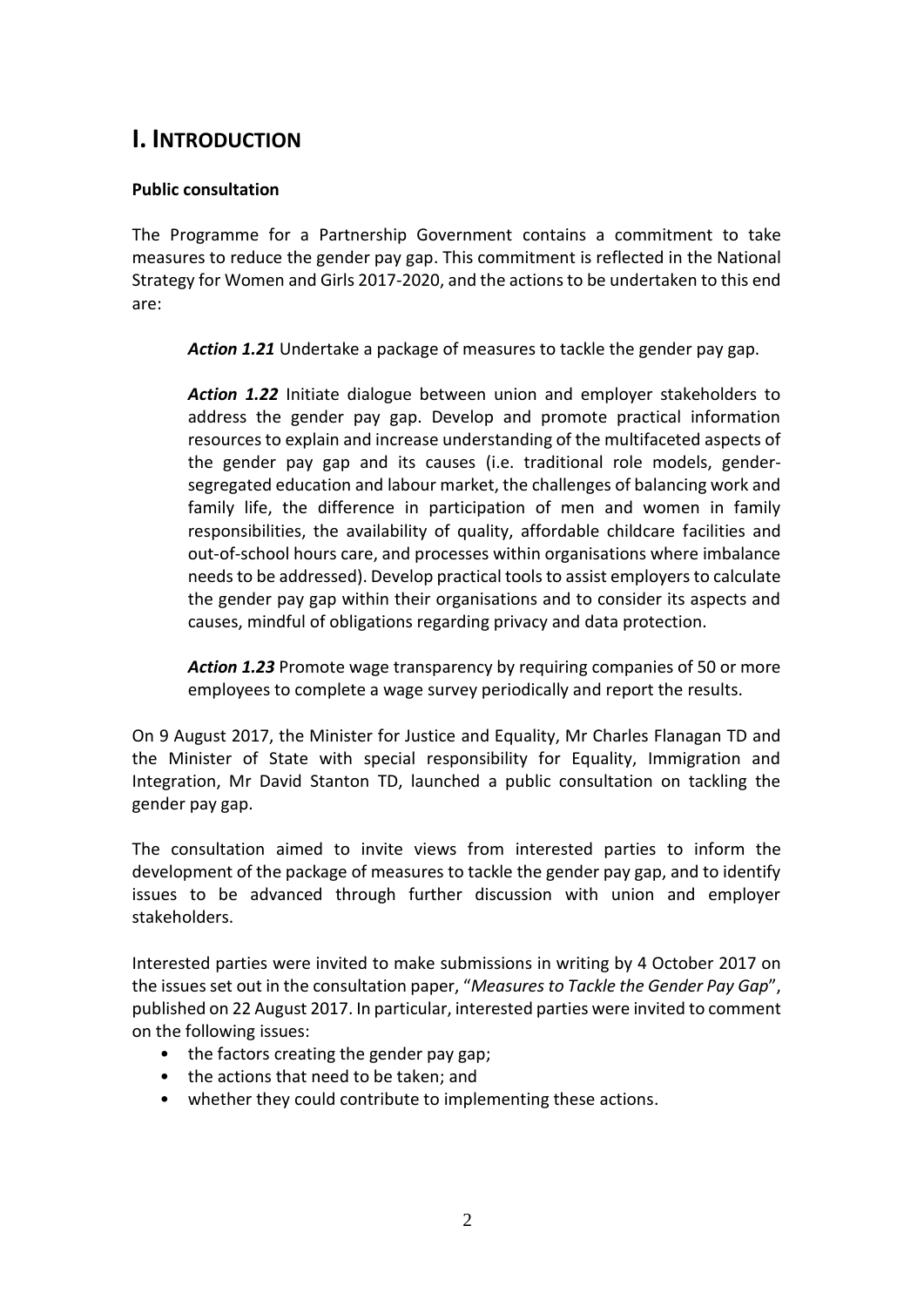#### **Response to the consultation**

In all, 38 written submissions were received, of which 14 were made by individuals and 24 made on behalf of organisations. The list of these contributors is included at the Appendix to this document.

Submissions were made by a wide range of individuals and organisations, as follows:

- 2 submissions were received from academics.
- 4 submissions were received from civil society bodies,
- 5 submissions were received from trade unions,
- 3 submissions were received from employer representative organisations,
- 5 submissions were received from individual employers,
- 7 submissions were received from professional representative organisations, and
- 12 submissions were received from other individuals.



#### *Graph A: Submissions by source*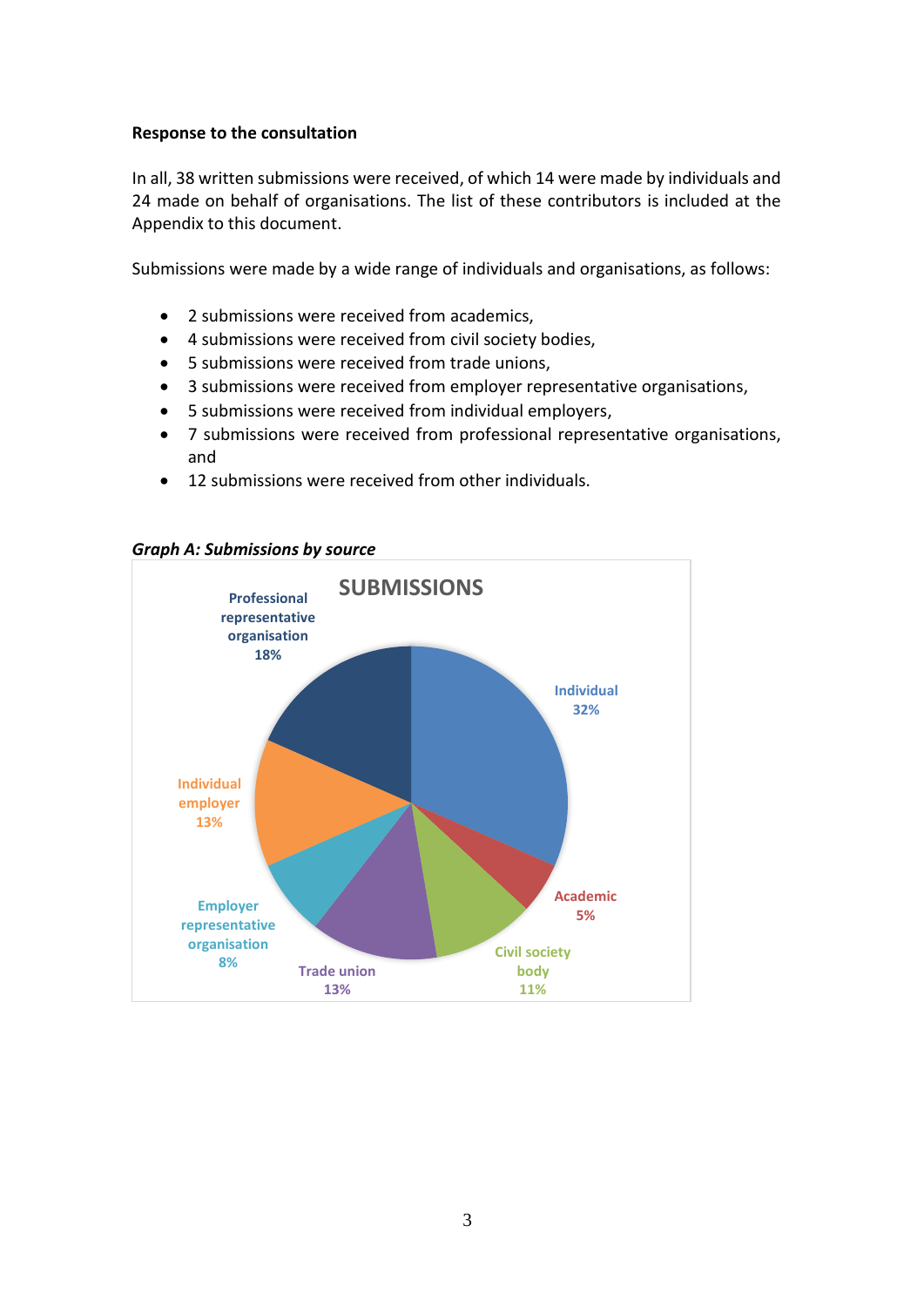# **II. RESPONSES TO THE CONSULTATION QUESTIONS - OVERVIEW**

## **Question 1: What factors contribute to creating the gender pay gap?**

In total, the 38 submissions referred to 14 specific factors, identified as contributing to creating the gender pay gap.

These factors, in order of the number of submissions in which they were cited, are as follows:

| Factors contributing to gender pay gap                | <b>Submissions citing this</b><br>factor |            |
|-------------------------------------------------------|------------------------------------------|------------|
|                                                       | No.                                      | Percentage |
| Women and caring responsibilities<br>1.               | 18                                       | 47 %       |
| Occupational/sectoral gender<br>2.<br>segregation     | 14                                       | 37 %       |
| More women in lower paid employment<br>3.             | 13                                       | 34 %       |
| Discrimination in the workplace<br>4.                 | 9                                        | 24 %       |
| Lack of women in senior positions<br>5.               | 9                                        | 24 %       |
| Unconscious bias<br>6.                                | 9                                        | 24 %       |
| More women in part-time employment<br>7.              | 8                                        | 21 %       |
| 8. Women and unpaid work/domestic<br>responsibilities | 8                                        | 21 %       |
| Childcare<br>9.                                       | 7                                        | 18 %       |
| 10. Undervaluation of women's work                    | 7                                        | 18 %       |
| 11. Lack of flexible work practices                   | 6                                        | 16 %       |
| 12. Non-transparency of pay structures                | 5                                        | 13 %       |
| 13. Women and initial/unequal salary<br>negotiations  | 4                                        | 10%        |
| 14. Precarious work/zero-hour contracts               | 1                                        | 3 %        |

#### *Table 1: Contributory factors identified in submissions*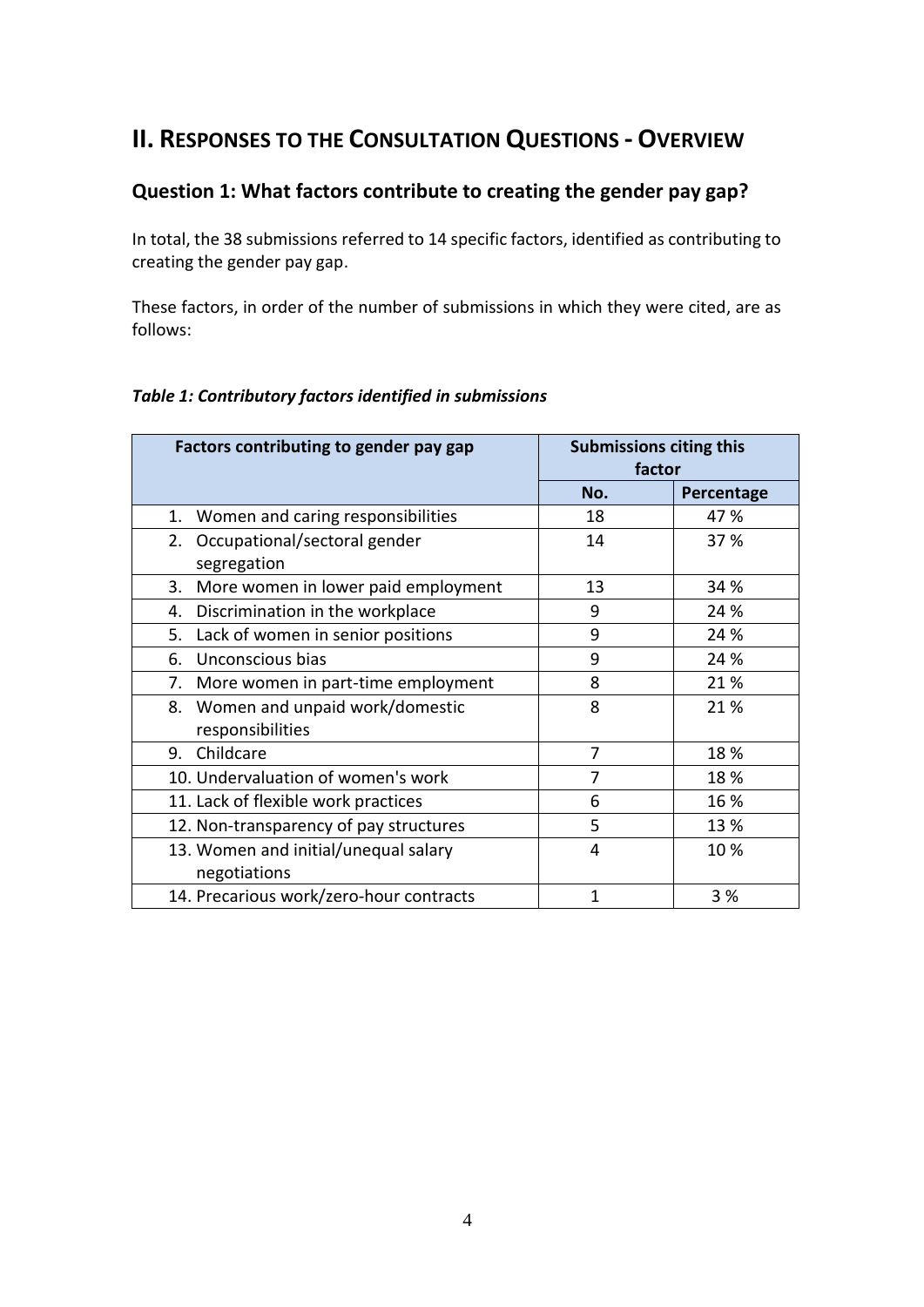

## *Graph B: Contributory factors, in order of the % of submissions citing that factor*

## **Question 2: What actions need to be taken?**

#### **2.1 Overview**

In all, the 38 submissions included 253 suggestions for action to address the various factors the respondents had identified as contributing to the existence of the gender pay gap.

Many of the suggested actions appeared in more than one submission, with several respondents making similar observations and recommendations.

Table 2 below presents the number of actions suggested overall, and a breakdown of this total showing the number of actions associated with each of the identified contributory factors (see response to Question 1).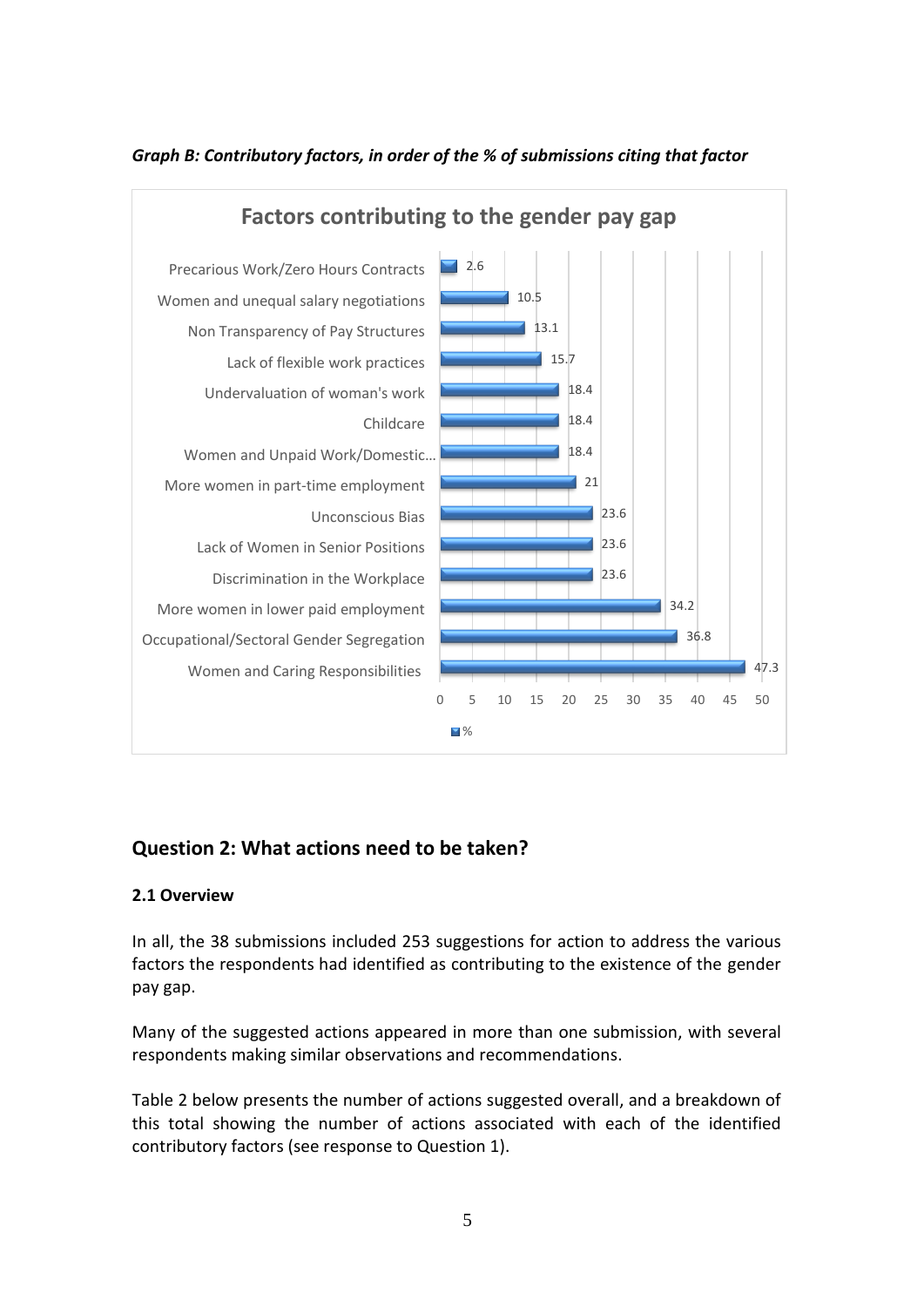| Factor contributing to the gender pay gap | <b>No. of actions</b> | %    |
|-------------------------------------------|-----------------------|------|
| Non-transparency of pay structures        | 63                    | 25%  |
| Women and caring responsibilities         | 41                    | 16%  |
| Childcare                                 | 30                    | 12%  |
| Unconscious bias                          | 28                    | 11%  |
| Occupational/sectoral gender segregation  | 24                    | 9%   |
| Lack of women in senior positions         | 16                    | 6%   |
| Lack of flexible work practices           | 15                    | 6%   |
| Discrimination in the workplace           | 11                    | 4%   |
| More women in lower paid employment       | 9                     | 4%   |
| Women and unequal salary negotiations     | 9                     | 4%   |
| Precarious work/zero-hour contracts       | 3                     | 1%   |
| Undervaluation of women's work            | $\overline{2}$        | 1%   |
| More women in part-time employment        | 1                     | 0.5% |
| Women and unpaid work/domestic            | 1                     | 0.5% |
| responsibilities                          |                       |      |
| <b>Total</b>                              | 253                   | 100% |

*Table 2: No. of actions suggested in response to each contributory factors identified in submissions*

Although many of the actions appear multiple times, this nevertheless provides an indication of the main areas of focus and concern to respondents.

Five contributory factors attracted more than twice the number of suggested actions made in respect of the remaining nine factors. These factors are as follows:

- Non-transparency of pay structures
- Women and caring responsibilities
- Childcare
- Unconscious bias
- Occupational/sectoral gender segregation

#### **2.2 Unique actions suggested**

When the overall number of suggested actions submitted by respondents is analysed to take account of similarities and to remove repetition, the number of unique suggestions for action is reduced to 171. A breakdown of these unique actions, grouped by contributory factor, is set out in Table 3 below.

Of the submissions received, five specific factors contributing to the gender pay gap, as cited by respondents, attracted 69 % of all unique suggested actions. When arranged by unique suggested actions, these top five factors cited are as follows: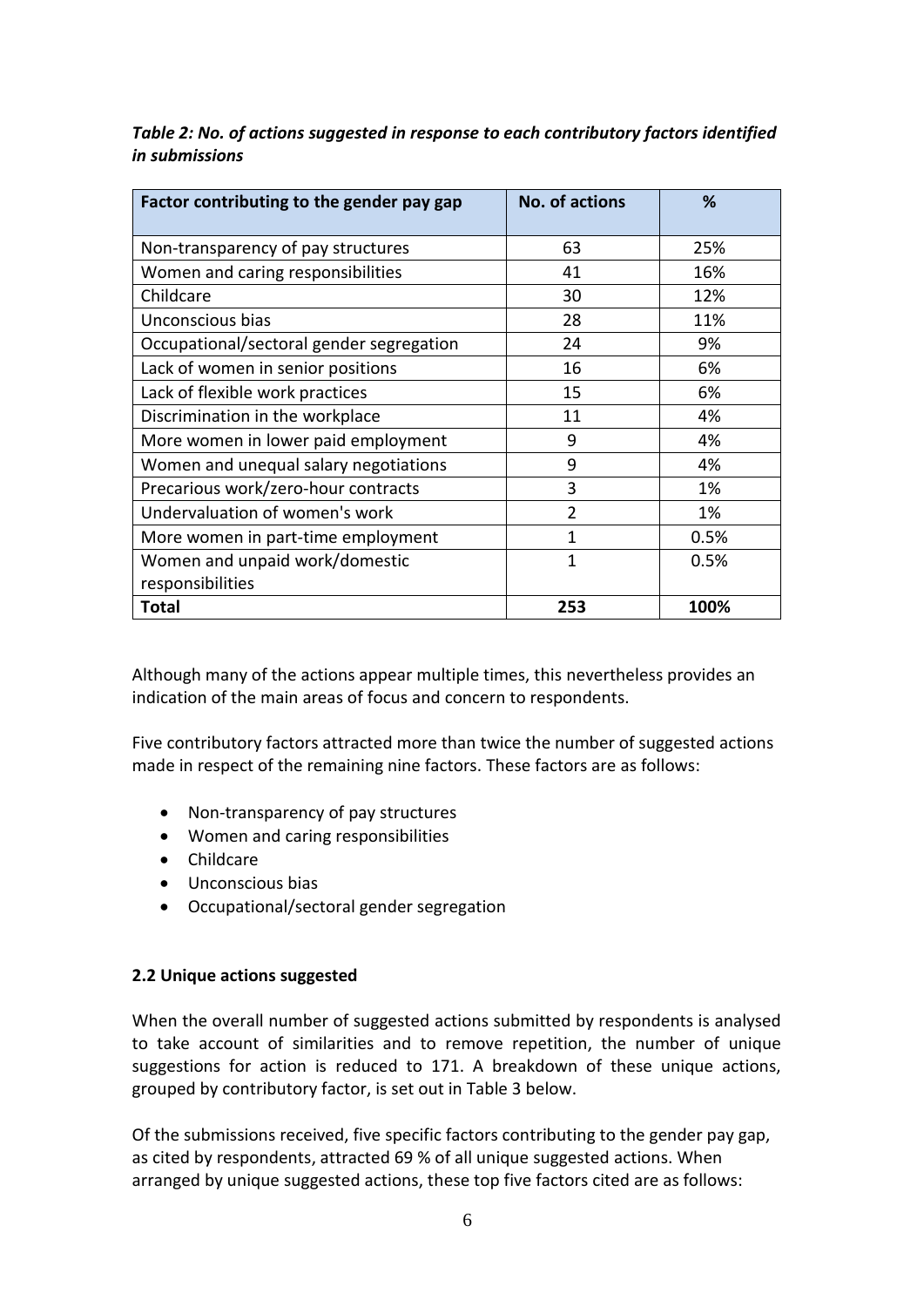- Non-transparency of pay structures
- Women and caring responsibilities
- Unconscious bias
- Occupational/sectoral gender segregation
- Childcare

| Factor contributing to gender pay gap         | No. of unique<br>actions | %       |
|-----------------------------------------------|--------------------------|---------|
|                                               |                          |         |
| Non-transparency of pay structures            | 45                       | 26.3%   |
| Women and caring responsibilities             | 24                       | 14.04 % |
| Unconscious bias                              | 16                       | 9.36 %  |
| Occupational/sectoral gender segregation      | 18                       | 10.53 % |
| Childcare                                     | 15                       | 8.77 %  |
| Lack of women in senior positions             | 11                       | 6.43 %  |
| Lack of flexible work practices               | 11                       | 6.43 %  |
| Discrimination in the workplace               | 9                        | 5.26 %  |
| Women and initial/unequal salary negotiations | 9                        | 5.26 %  |
| More women in lower paid employment           | 7                        | 4.09 %  |
| Undervaluation of woman's work                | $\mathfrak{D}$           | 1.17 %  |
| Women and unpaid work/domestic                | $\overline{2}$           | 1.17 %  |
| responsibilities                              |                          |         |
| More women in part-time employment            | 1                        | 0.58%   |
| Precarious work/zero-hour contracts           | 1                        | 0.58%   |

*Table 3: Number of unique actions suggested, by contributory factor*

Section III of this report presents the detailed suggestions for action made in respect of each of the 14 contributory factors identified.

## **Question 3: Offers to contribute to implementing actions?**

Having given their views of the actions that need to be taken, those making submissions were invited to state whether, and how, they themselves might contribute to implementing those actions.

Of the 24 submissions received on behalf of organisations, 8 organisations (33%) included offers of contributions towards the process of reducing the gender pay gap. A number of these referred to furthering the actions contained within the National Strategy for Women and Girls 2017-2020.

The proposals made by each are quoted below, as each of these submissions has been published in full by the relevant organisation: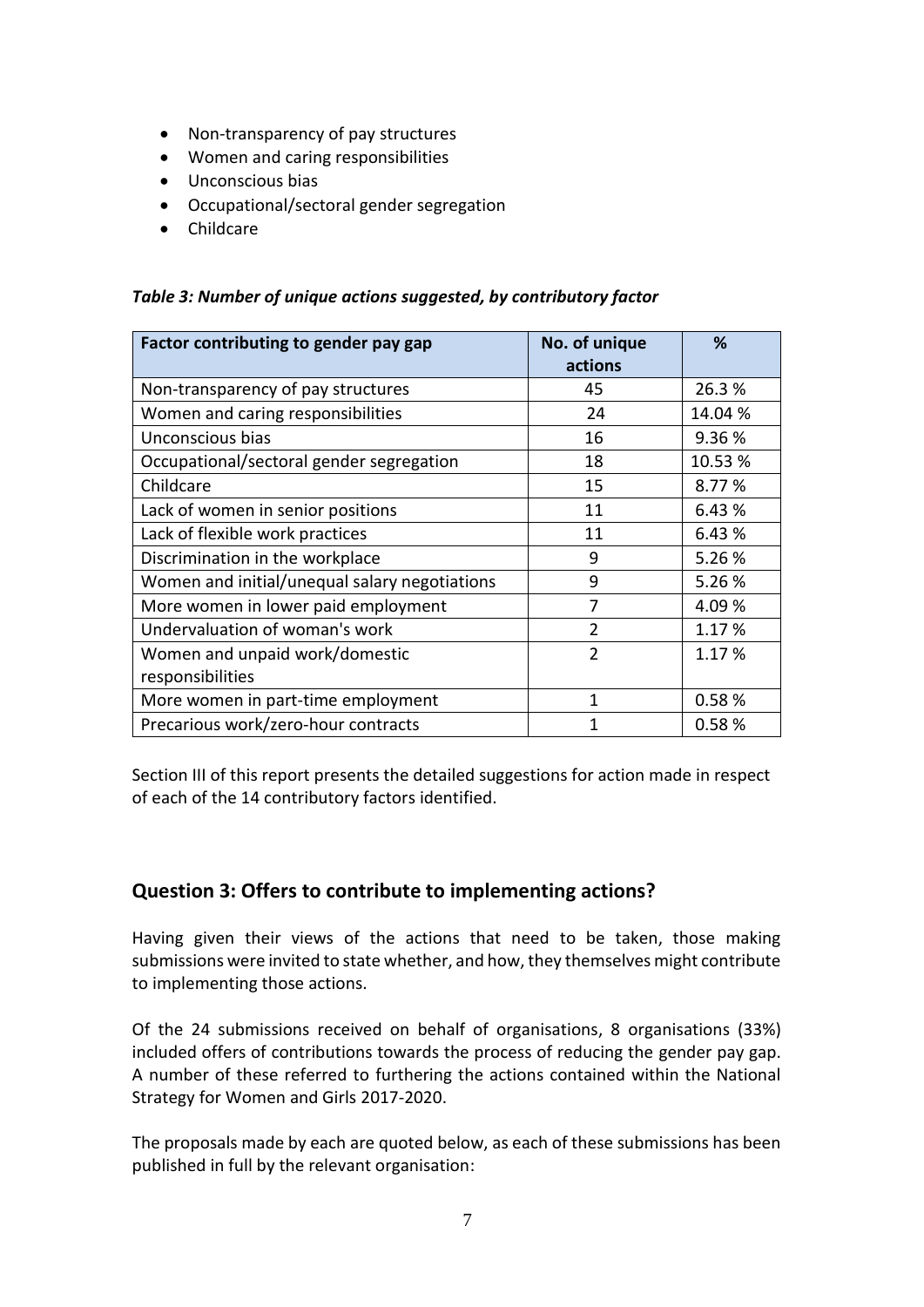## **3.1 30% Club**

"The 30% Club strongly supports the aims of the National Strategy for Women and Girls 2017-2020 which includes specific actions aiming for greater gender balance in business and public sector leadership and is happy to engage with Government Departments as considered appropriate.

- Action 4.1: We would welcome the opportunity to support such a review in any way considered appropriate by the Department of Justice and Equality, including sharing insights and experience from the research already conducted by the 30% Club.
- Action 4.2: Through our supporting organisations and working groups we will promote and support the implementation of such measures.
- Action 4.3: The 30% Club Agri-Food Working Group will support such initiatives and will consider the appropriate approach to mentoring in the sector, including potential use of the existing 30% Club/IMI Cross Company Mentoring initiative.
- Action 4.9: We are happy to share insights and experience from the research already conducted by the 30% Club, including research currently underway in the Financial Services sector.
- 4.10-4.13, we would be pleased to share insights and experience from other sectors represented by our supporters.

We work with employers and interested parties to address the challenges within organisations and society that prevent greater gender parity. In the past this has included developing tools and guidelines such as the Maternity and Parenting Toolkit; co-hosting leadership and gender conferences with the Department of Justice and Equality and leading or participating in European funded projects to further the aims of gender balance in employment.

We look forward to engaging with Government and relevant agencies to develop a suitable reporting tool, provide support for their actions as well as providing assistance and guidance for employers on addressing gender gaps and creating cultures supportive of gender balance."

## **3.2 Women in Technology and Science (WITS)**

"Women in Technology and Science as a membership organisation will work with its members to inform them about these actions and will respond based on their feedback. It will ensure that pay and the gender pay gap is considered by members and will disseminate any tools that help people ask questions about pay, pay scales etc. Working with organisations such as the National Women's Council of Ireland it will lobby for systemic action to reduce the gender pay gap in STEM."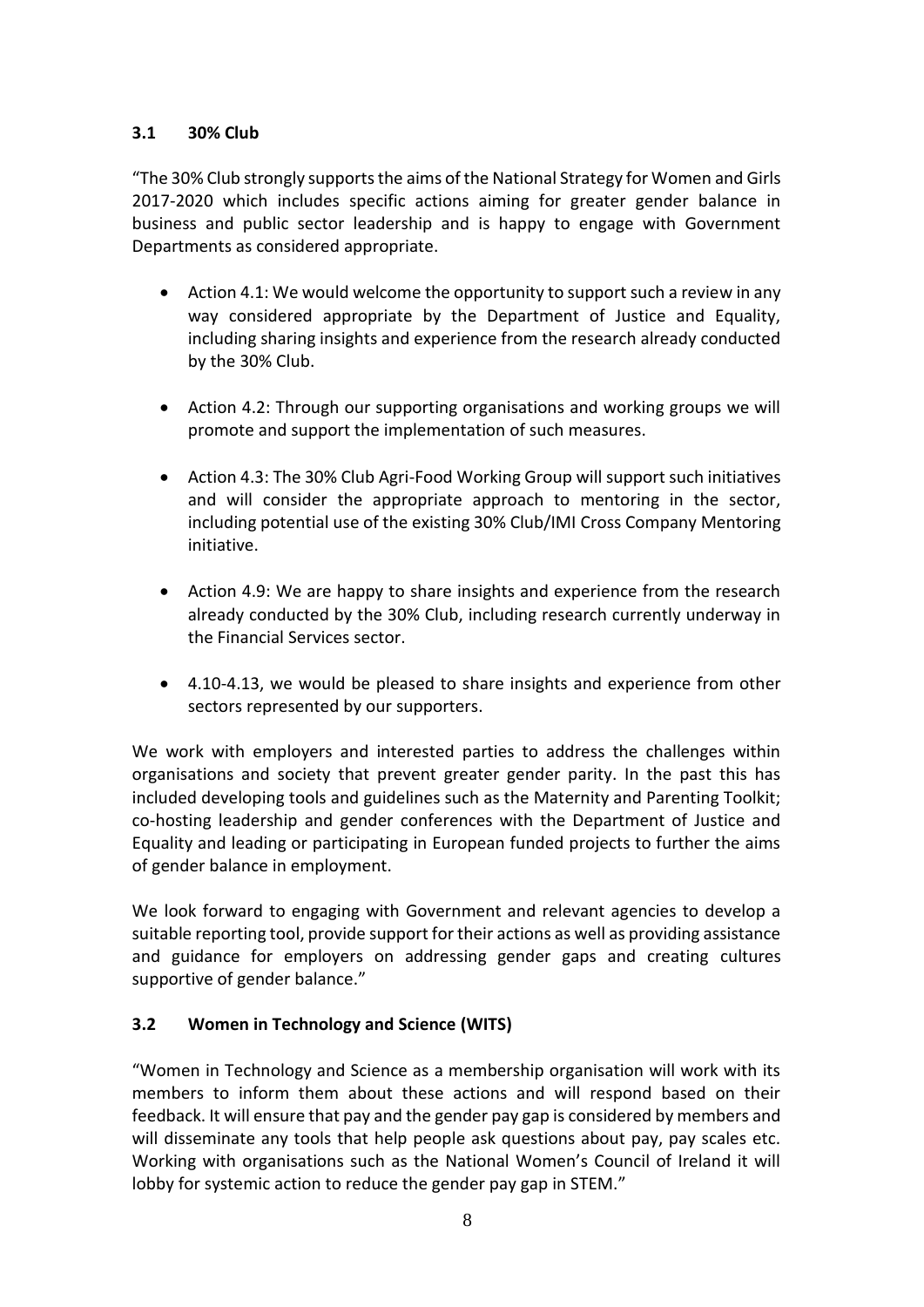## **3.3 Dress for Success Dublin**

"Dress for Success Dublin can contribute to implementing measures to address the gender pay gap in the following ways:

- We would be happy to sit on any advisory/working group established by government to progress the outcomes of this public consultation process.
- We will roll out our Equal Pay campaign again in 2017 (and beyond), with a view to raising awareness of the gender pay gap and its root causes.
- We will use our existing links with corporate entities across Ireland to raise awareness of the gender pay gap amongst employers, and encourage the companies that support our work to demonstrate leadership in addressing gender inequality in their own workplaces and sectors."

## **3.4 IMPACT**

"IMPACT is also seeking the earliest possible implementation of Gender Pay Gap Reporting in the Public Sector and is willing to facilitate this. IMPACT will continue its work aimed at closing the Gender Pay Gap and will assist in any practicable way with the introduction of Gender Pay Gap Reporting."

## **3.5 CIPD Ireland**

"We engage with a senior forum of HR directors and HR leaders from Irish and multinational organisations, as well as academics, on the challenges emerging on the future workforce and workplace. We can provide you with the opportunity to engage with this group on a consultation basis, and as a forum to debate the issues and provide a sounding board for draft proposals.

We engage with and communicate regularly with our wide Irish membership. We can work with the Department on distributing key messages and guidance on tackling the GPG. We can generate face to face events with members, carry insights on our website and roll out short polls to build awareness and inform. Our research agenda provides us with the opportunity to ask questions of the HR and L&D profession to further establish facts, attitudes and practices on the GPG. To date we have not included this topic in our research in Ireland, and would propose to address it in our pay survey in Jan 2018. This can further inform our engagement with the Department.

Being part of an international body provides us with access to wider research and thought leadership. We would be pleased to provide direct access to expertise and experience from the UK in relation to practice and policy, for example on gender pay gap reporting or pension auto enrolment or equality and inclusion issues."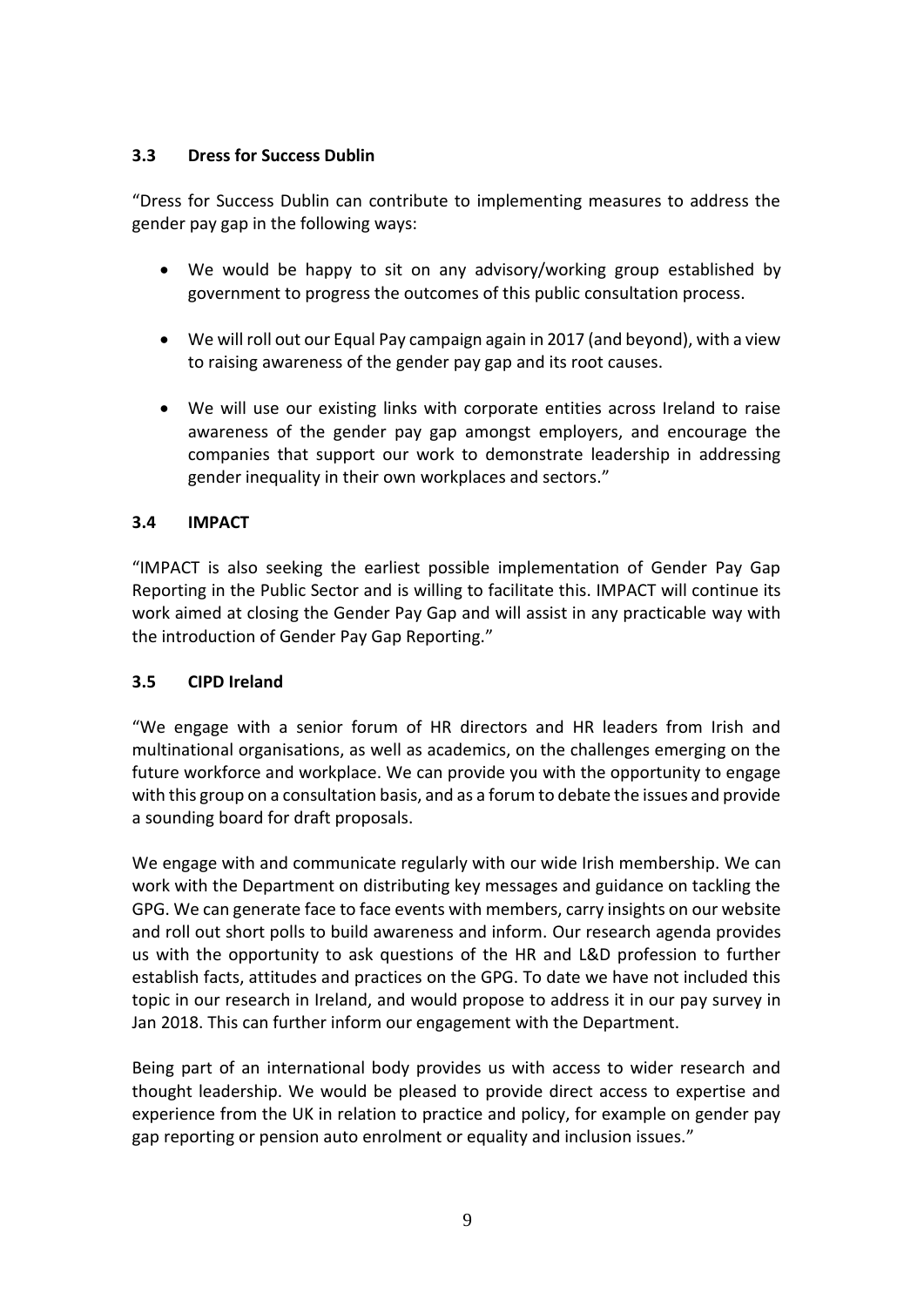## **3.6 The Health Service Executive (HSE)**

"The HSE, as the largest health services employer in the country, would welcome the opportunity to be part such a decision-making forum. We welcome any further involvement and assistance in progressing this important agenda."

## **3.7 National Women's Council of Ireland**

"NWCI, as the national women's membership organisation is committed to working with Government in the implementation of any new actions undertaken. We will work with the Gender Equality Division of the Department of Justice and Equality and all Government departments and state agencies in the implementation of their actions to eliminating the gender pay gap."

## **3.8 Council of the Bar of Ireland**

"In terms of the contribution The Bar of Ireland can make to the implementation of the action proposed in this consultation document, there is a wealth of legal expertise available at the Bar in areas such as equality and human rights, employment law, and constitutional law. The Women's Working Group, established by Council of The Bar of Ireland in December 2015 to support women at the Bar, and a number of Specialist Bar Associations who practise and advise on specialist areas of law, such as the Employment Bar Association, are available to consult with the Department and to advise on an in-depth and specialist basis on any legal aspects arising from the pursuit of gender equality in line with the National Strategy for Women and Girls 2017-2020."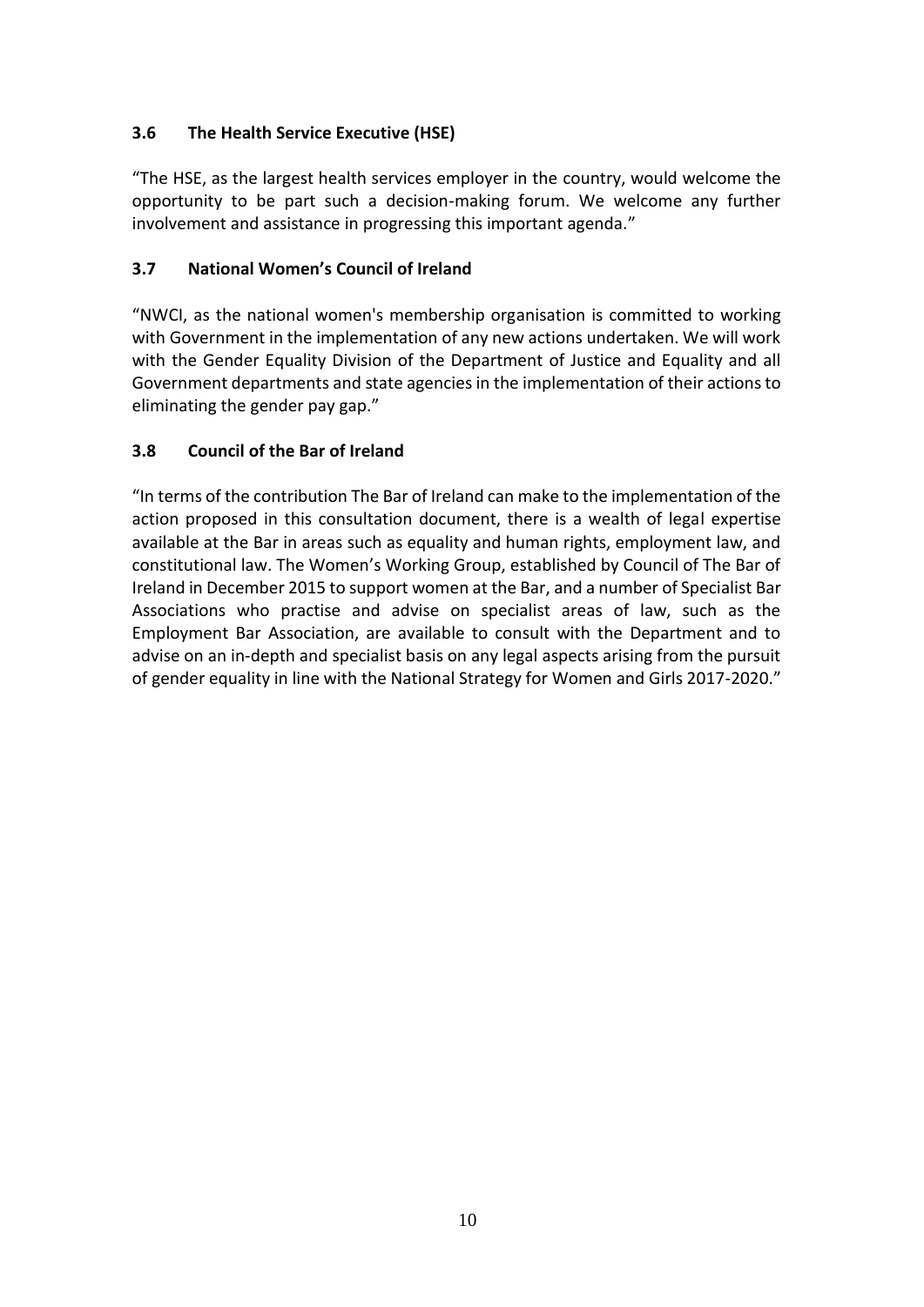# **III. RESPONSES TO QUESTION TWO – IN DETAIL**

This section sets out the main proposals received in response to question two in the consultation paper, namely the views expressed of actions that need to be taken.

Taking account of duplications, in all 171 unique suggestions for action were made. These are presented below, grouped in respect to the contributory factor the action aims to address, and by theme under each factor.

## **Factor 1: Women and caring responsibilities**

With 47% of submissions citing this factor, women's traditional roles, their disproportionate share of caring responsibilities, and the associated career gap/'parenting penalty' was the most-frequently-cited factor contributing to the gender pay gap.

The 24 actions proposed in response to this factor, arranged by theme, are as follows:

## **Paternity Leave**

- Extend paternity leave to 1 month.
- Increase paternity leave available.
- Provide properly paid paternity leave on a 'use it or lose it' basis, to be used when the mother's maternity leave ends.
- Formal review of current Paternity Leave take up rates to establish if equal sharing of parenting leave such as in other jurisdictions should be actively considered.

## **Family leave**

- Flexible family-related leave options and arrangements (parental, paternity and carer's leave).
- Flexible family friendly options in medical training and consultant posts to include options for part-time work and job-sharing as well as the possibility to take parental breaks.

## **Supports for women returning to work/education after maternity/care period**

 Additional top up payments for females in a non-working family/lone parent returns to education.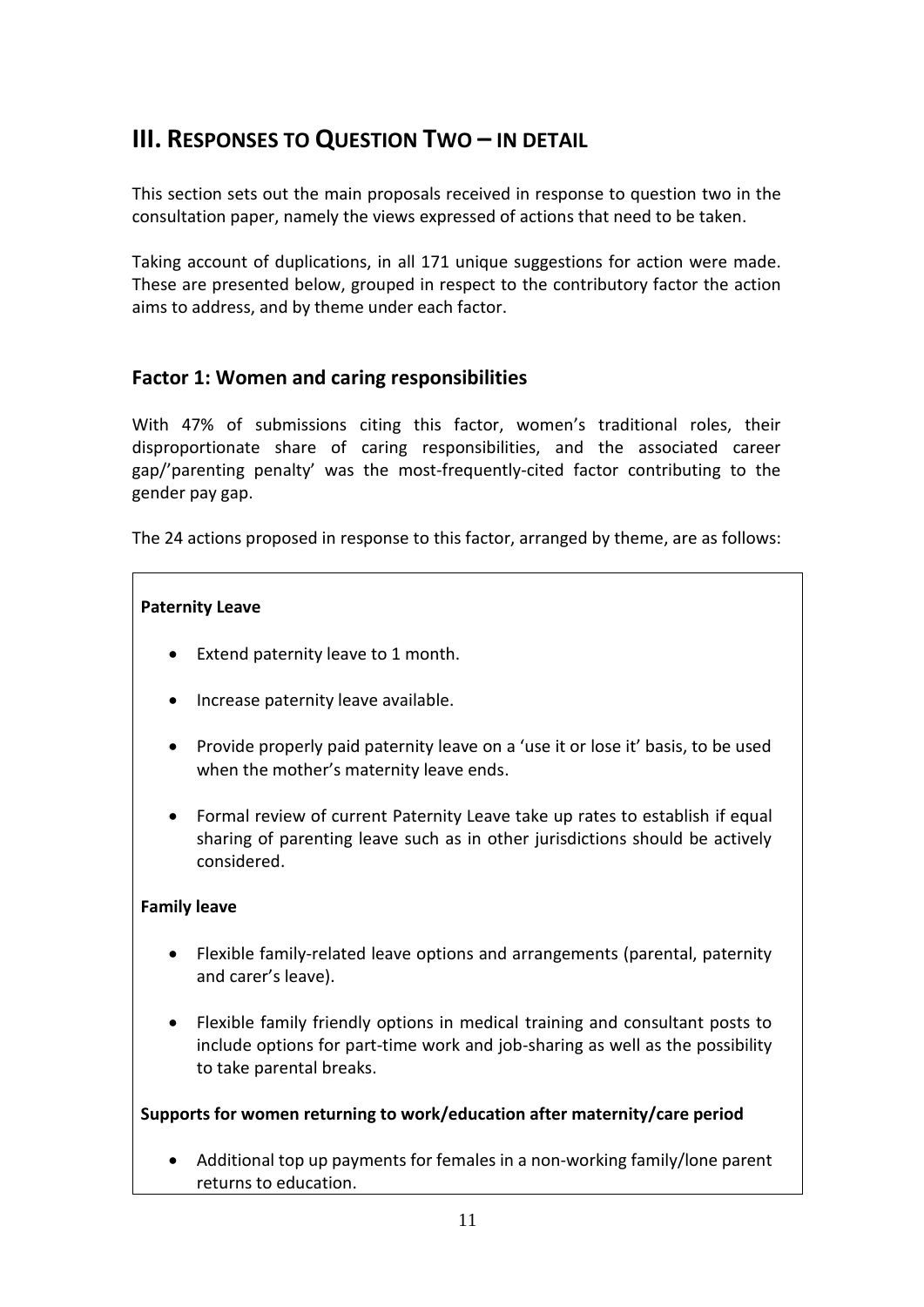- Apprenticeships for older workers re-entering the workforce.
- Recognition of prior learning and acquired experience of women returning to work.

## **Support/encourage shared Parental Leave**

- Introduce and encourage business support and take-up of shared parental leave packages/provisions, particularly by men.
- Introduce Mandatory Shared Parental Leave
- Introduce 6 months paid parental leave and benefit to commence after maternity leave, on a phased basis so that parents can have greater choices in the first year of a child's life.

## **Augment/increase Maternity Benefit to full pay**

 Government could consider incentivising companies that top up the maternity benefit to the woman's original pay level when on maternity leave.

## **Pensions reform (gender pension gap)**

- Introduction of a universal pension, independent of PRSI contributions which would ensure equality in older age.
- Pension reform legislation to provide for mandatory second tier pension scheme with provision for auto enrolment.
- Decisions on universal pension coverage must take account of the lower pension coverage by women, their lower wages and gaps in employment, and provide additional funding supports during career gaps.
- Bridging pension arrangements for those availing of carer's leave or parental leave.
- Support access to pensions and credits for unpaid work for all women.
- Review is carried out on the effects of the removal to the retirement age.
- Streamline the number of schemes and the associated costs of pension administration.
- Maternity leave considered same as employment, at the employee'srate, for pension purposes.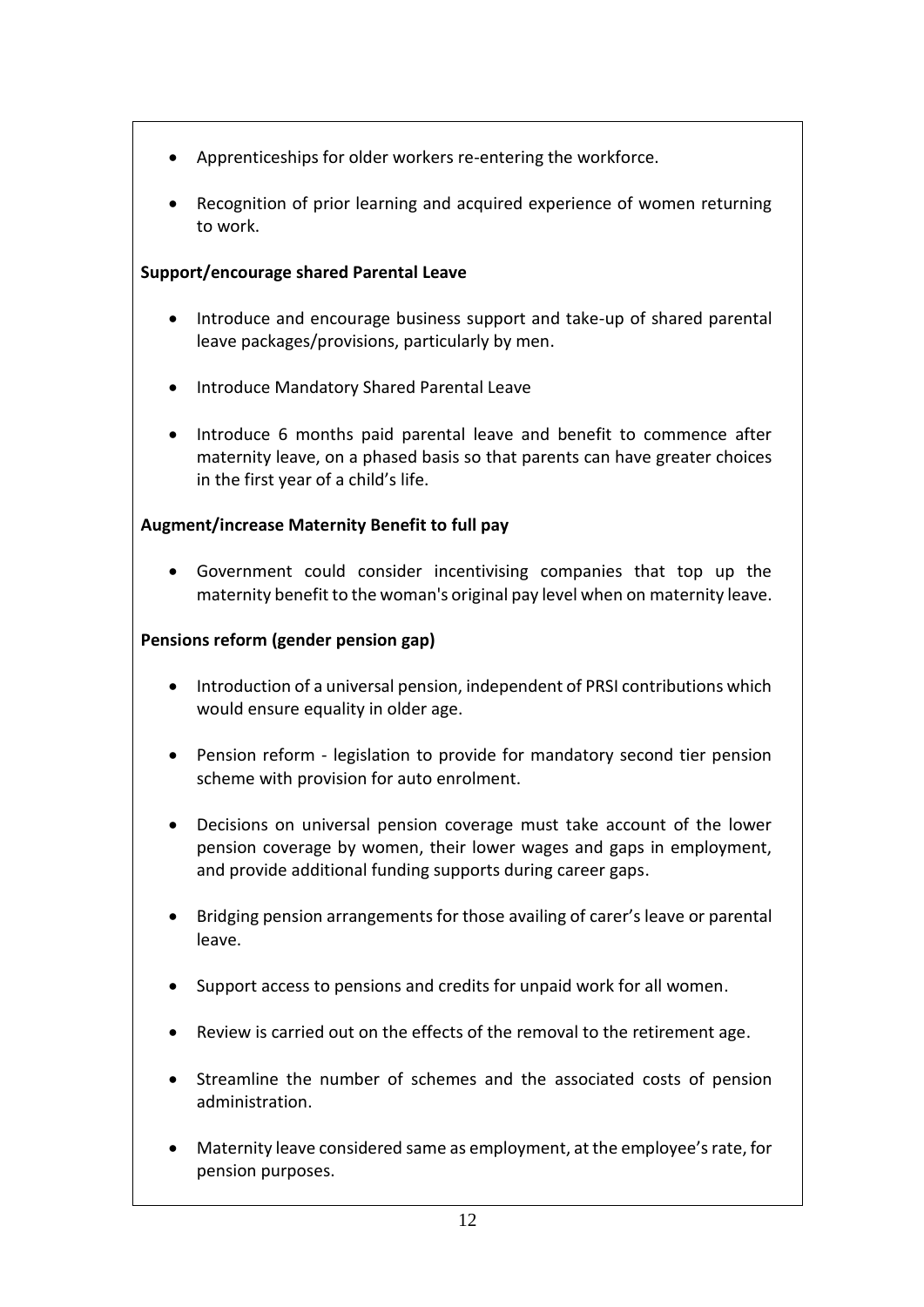- Time spent caring should be recognised and PRSI credited both for people currently in the workforce and those who are now of retirement age who have spent a large portion of their lives caring.
- 2012 pension changes be reversed and for the incomes of these pensioners to be restored.
- Future-proof pension provision to ensure that it does not inadvertently effect those who may have be out of the workforce, whether though parenting or illness.

## **Factor 2: Occupational/sectoral gender segregation**

With 37% of submissions citing this factor, occupational and sectoral gender segregation (over and under representation of women in certain areas) was the second most-frequently-cited factor contributing to the gender pay gap.

The 18 actions proposed in response to factor two, arranged by theme, are as follows:

## **Research/review**

- Examine the trend towards the 'feminisation' of some sectors of the labour market – and in particular the feminisation of lower-paid roles in those sectors.
- Monitoring take up Springboard courses by gender.
- Examine the barriers to female participation in apprenticeships.
- Collate, analyse and publish gender statistics on an annual basis and as a norm. These statistics to include: participation, pay, quality of employment (full-time, part-time, casual, freelance), leadership, visibility, board membership.
- Fund annual gender equality research across all publicly funded bodies or those that provide public funding to ensure equal progression and disbursement of funds.

## **Careers/education promotion**

 Tackling occupational segregation at early stage - school, career guidance and recruitment.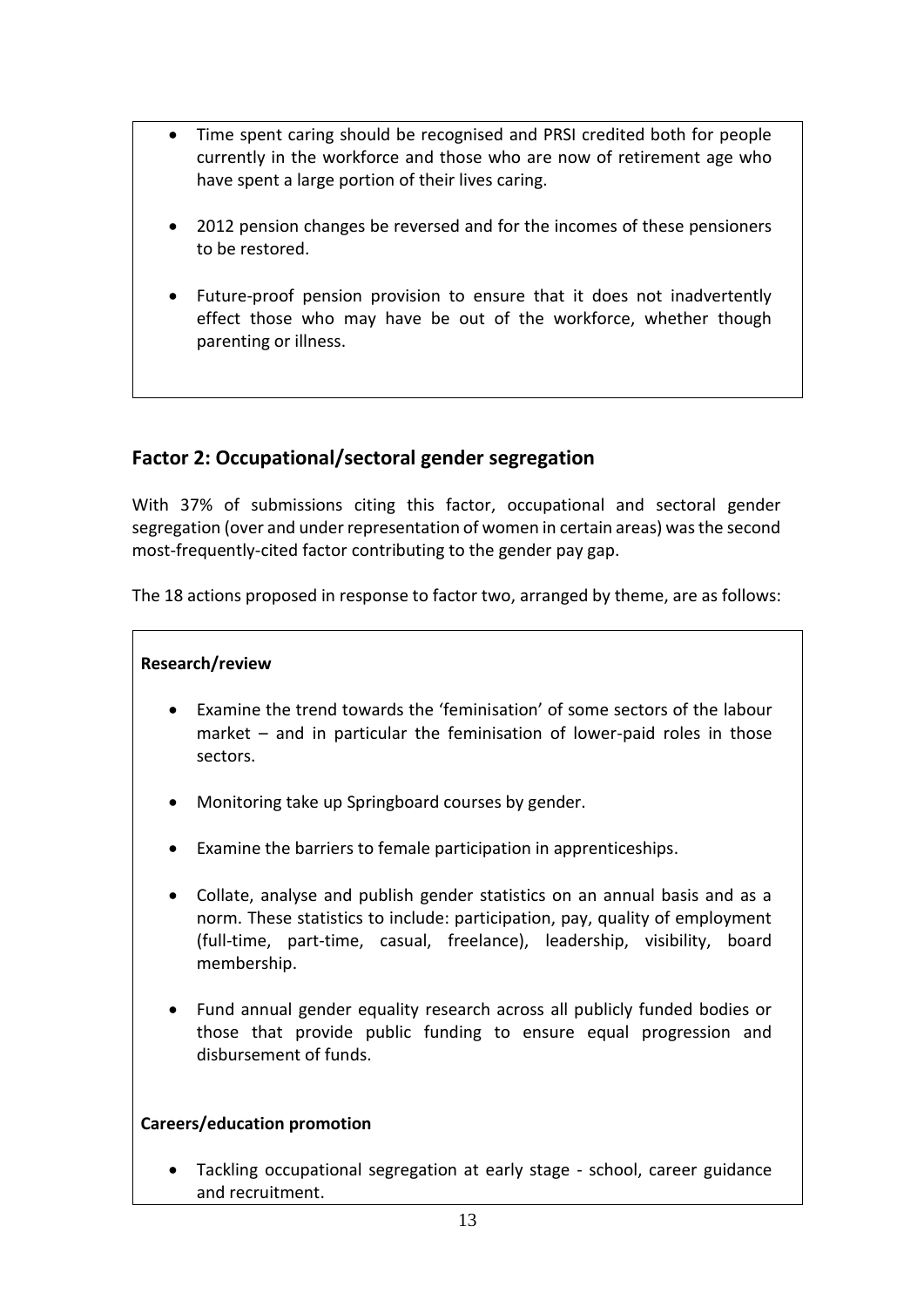- Promotion of more scholarships to encourage female continued education.
- Promotion of STEM subjects and apprenticeships to increase the participation by young women in STEM subjects at second and third level.
- Review the subjects offered by girls' schools and ensure that there is a full offering of STEM subjects including engineering.
- Career guidance programmes use STEPS and Smart Futures to provide STEM industry role-models for career guidance sessions.
- Strategies for promotion and support of female students in higher education - mentoring by students in higher years.

## **Gender quotas**

- Gender quota (30%) for publically funded initiatives, in particular SFI funding/HEA funding.
- Gender equality targets to be established for apprenticeship and trainee programmes.

## **Individual sectors**

- Uncouple link with GP consultation time and incentives/targets of overall patient numbers seen.
- Analysis should be conducted by the HSE of the reasons for underlying the gender disparities within individual medical specialties, both at senior practitioners and trainee levels. This review should encompass an assessment of work-life balance within all medical specialties, and the role it may have in specialty choice.
- Recruitment efforts should be made to encourage equal gender representation within all medical specialties, targeting in particular those specialties in which the underrepresentation of one gender is clearly evident.
- Introduction of a similar equitable briefing policy (NZ/Aus) in Ireland, within the legal profession, particularly where the engagement of barristers' services by the State is concerned.
- Briefing firms required to collect data and to privately report on annual basis, the nature of engagement with counsel and separately the figures for male and female barristers in respect of, inter alia, the monetary value of briefs and the pay rates.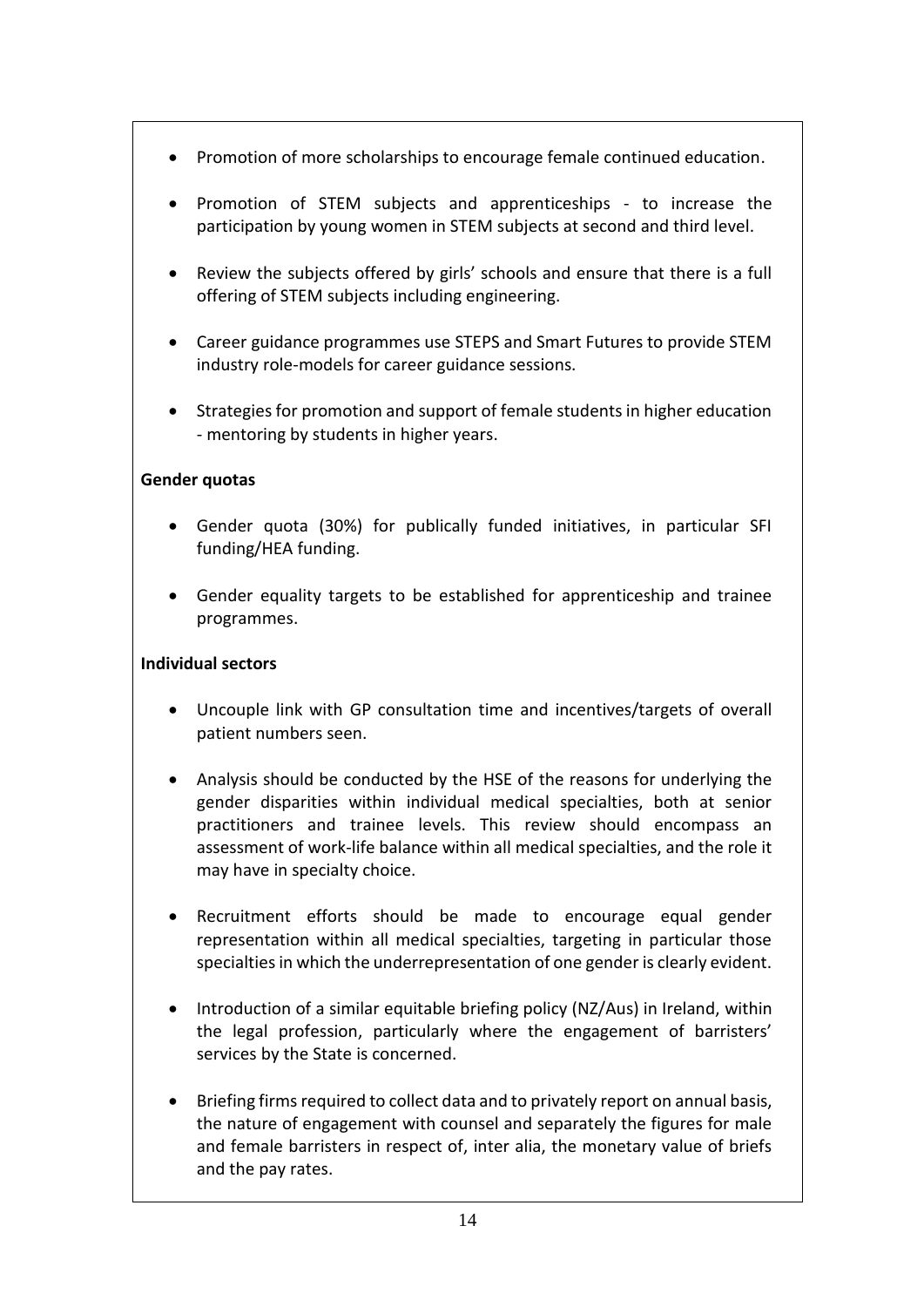## **Factor 3: More women in lower paid employment**

Referenced in 34% of submissions, a higher number of women engaged in lower paid employment was the third most-frequently-cited factor contributing to the gender pay gap.

The 7 actions proposed in response to factor three, arranged by theme, are as follows:

#### **Research/review**

- Monitor women's Return to Work schemes to make sure they are not being used a source of cheap skilled labour.
- Undertake research on how the Gender Pay Gap Impacts on Lower- Income Earners and those with Lower Levels of Educational Attainment.
- Tracking/researching gender trends against economic cycles.

#### **Pay improvements in highly feminised sectors**

- Pay improvements in highly feminised sectors of the economy including elder care, early education, care and education of children with special needs, retail, hospitality and clerical and administrative work.
- Continued increase of the National Minimum Wage to align with the living wage in the medium term.
- Ensure minimum wage is paid in all productive work experience placements and extended to core groups traditionally excluded form coverage..

#### **Protections for low paid workers**

 Additional regulatory protection needed for low paid workers in precarious employment, but concerned that we do not over-regulate this area.

## **Factor 4: Discrimination in the workplace**

With 24% of submissions citing this factor, discrimination in the workplace (both direct and indirect) was the joint fourth most-frequently-cited factor contributing to the gender pay gap.

The 9 actions proposed in response to this factor, arranged by theme, are as follows: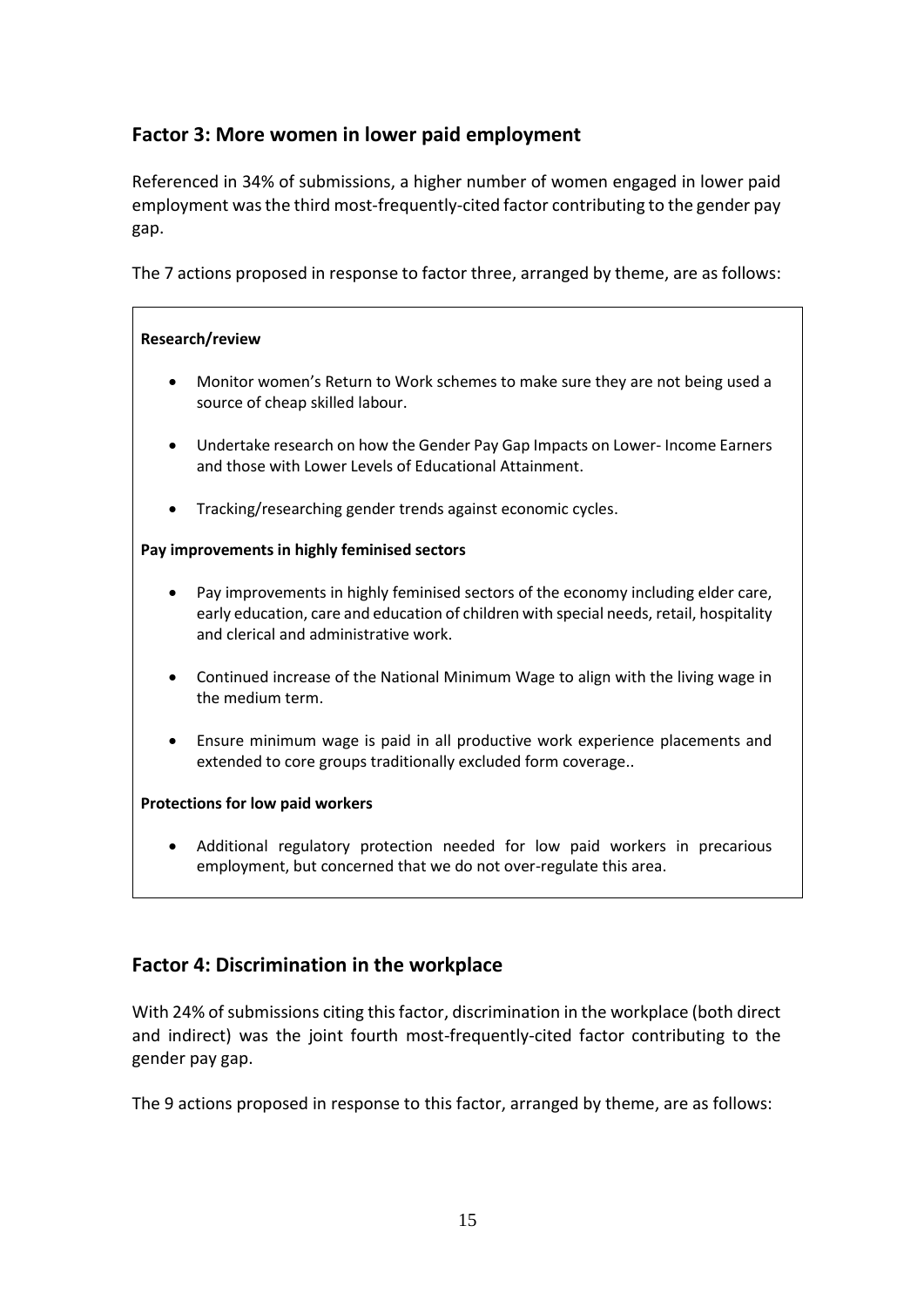#### **Gender budgeting**

 Sufficient resources should be allocated to gender-proofing all major policy proposals. Assessments of their impact should be made both ex ante and ex post.

#### **Equality reviews**

- Employer equality reviews under IHREC auspices with an obligation to publish the findings (as distinct from simply doing a review). This could be in steps e.g. review in year 1 and then publish results from year two on.
- All national cultural institutions, organisations in receipt of public funding, as well as private companies must have a gender equality policy in place - include measurable action plans, sanctions for noncompliance, reporting details (for transparency and measurability) to a government body and/or shareholders.
- The National Quarterly Household Survey should prioritise a special equality module to capture data on perceived gender discrimination in the workplace, further closing the data gaps related to the gender pay gap.

#### **Legal/legislation**

- Amend the Equality Act by introducing a new section, to extend the powers of the Workplace Relations Commission to require employers to conduct an equal pay audit, if they find they have discriminated on pay.
- Ensure that hearings before the Workplace Relations Commission are held in public, that cases are not anonymised, and evaluate and revise the stated aim of the WRC to settle cases before they go to hearing.
- Civil Legal Aid Scheme should be expanded and supported to provide free legal representation to women taking claims under employment equality and equal status legislation.
- Investigate whether provision should be made under our equal pay laws for representative legal actions.

#### **Reporting – individual sector**

 Concerted efforts should be made to encourage medical practitioners to report all instances of discriminatory behaviours, and these be appropriately handled through use of robust grievance procedures.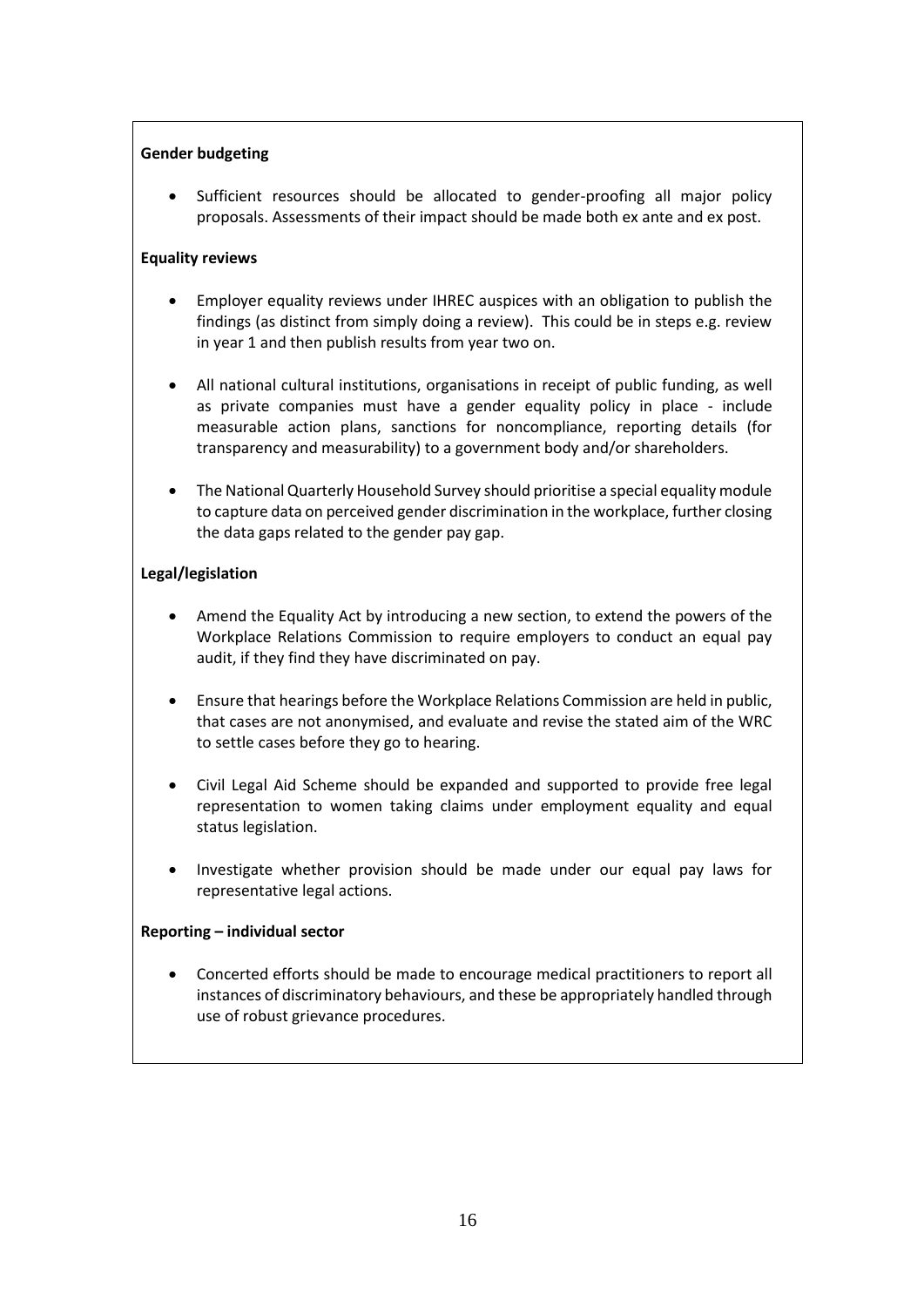## **Factor 5: Lack of women in senior positions**

Referenced in 24% of submissions, the lack of women in senior positions and in leadership roles was the joint fourth most-frequently-cited factor contributing to the gender pay gap.

The 11 actions proposed in response to this factor, arranged by theme, are as follows:

#### **Corporate boards**

- Improve gender balance on the boards of companies, initial focus on companies listed on the Irish Stock Exchange.
- Quotas/targets for women on corporate boards.
- Set a goal of 50/50 board representation by 2020.

#### **Promotion/sponsorship**

- Campaign: Male champions to promote gender balance.
- Active career sponsorship and mentoring of women.

#### **Research/analysis**

- Human Resource and pipeline analysis, for rate of career attrition for women, to judge whether there is a gender dimension to losing people at senior roles.
- Explore talent management strategies and assess if there are barriers stopping women from reaching senior roles.
- Research the actions for greater gender balance in business and public sector leadership.

#### **Women in senior leadership**

- Gender targets for senior levels of Government.
- Gender quotas for women in leadership.
- Introduce a quota for local elections in Ireland.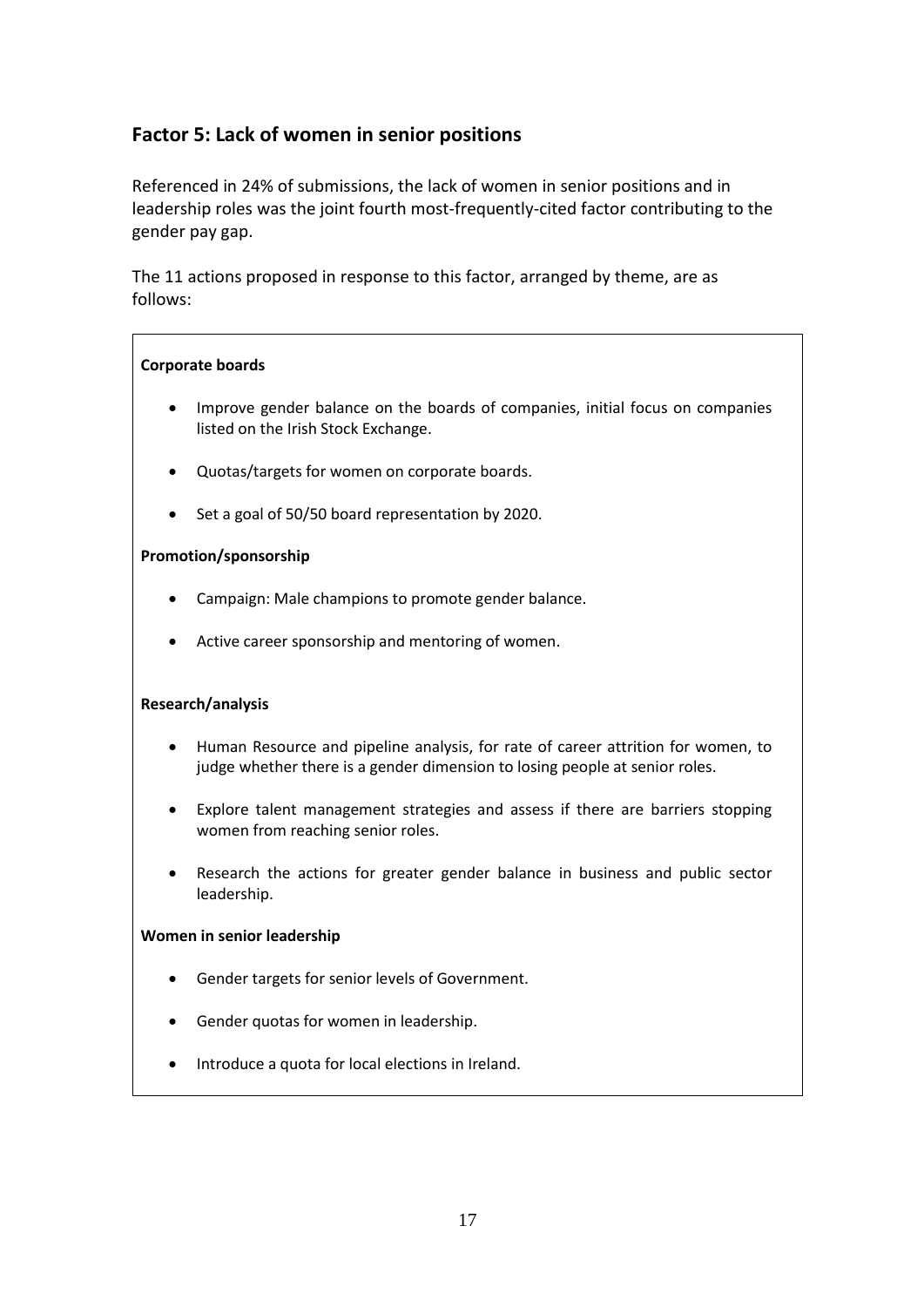## **Factor 6: Unconscious bias**

With 24% of submissions citing this factor, unconscious bias (in areas such as education, work, recruitment, and promotion) was the joint fourth most-frequentlycited factor contributing to the gender pay gap.

The 16 actions proposed in response to this factor, arranged by theme, are as follows:

#### **Recruitment/promotion**

- Gender lens and inclusiveness applied to policies around recruitment, promotion and retention, in order to remove inherent biases
- Gender neutral job evaluation criteria
- Business internal targets for gender balance at various levels in their organisations
- Where job descriptions are similar but with different titles (and pay scales), the female: male ratios are examined to ensure that there is no unconscious gender pay gap or gender bias in the role descriptors.
- Unconscious bias training and introduction of affirmative recruitment systems.

#### **Management training/development**

- Continuous unconscious bias training to be promoted at all levels in business and education
- Private sector company training programs for managers on unconscious bias

#### **Gender proofing in the workplace**

- Increasing awareness and promoting good practice in gender proofing policies and practices in the workplace
- Add gender equality to Boards' risk register. Ensure accountability for their gender efforts by tracking and reporting progress in their annual reports (including pay rates and gender pay gaps).
- Organisations in receipt of any public funding or supports obliged to provide an annual public review of equality and diversity efforts within their organisation and activities.

#### **Promotion**

Feasibility of an equality & inclusion mark for business.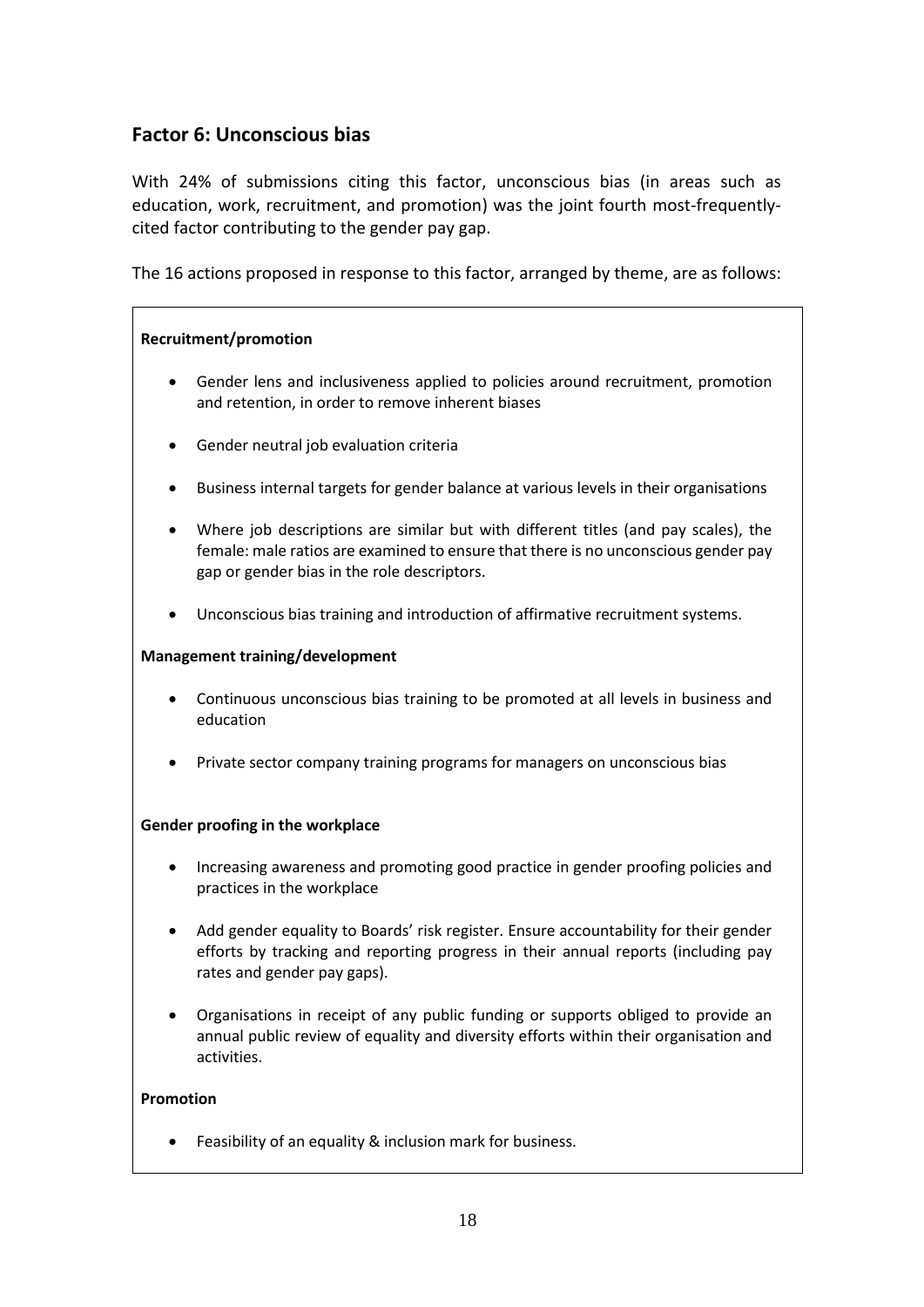- Promote the image of gender equity and career opportunities through media campaigns
- A government publicity campaign to increase awareness of the gender pay gap, and why addressing the gender pay gap makes good business sense

#### **Education**

- As well as changes in curriculums and subjects' content, it is essential that teachers and education providers also receive gender awareness, unconscious bias, and sociology. training, included in all Professional Development programmes for teachers and trainers
- Ensure the new Leaving Certificate 'Politics and Society' subject includes compulsory modules on gender equality and diversity.

#### **Research/analysis**

Monitor and analyse trends in gender working patterns, career progression and pay

## **Factor 7: More women in part-time employment**

With 21% of submissions citing this factor, a higher number of women in part time employment was the joint seventh most-frequently-cited factor contributing to the gender pay gap.

One action is proposed in response to factor seven, as follows:

#### **Family taxation**

 Taxation: review the tax treatment of second earners and the unintended consequences faced typically by women caused by the current Participation Tax Rates (PTR's) and the Marginal Effective Tax Rates (METR's).

## **Factor 8: Women and unpaid work/domestic responsibilities**

Referenced in 21% of submissions, a higher proportion of women undertaking unpaid work associated with domestic responsibilities was the joint seventh most-frequentlycited factor contributing to the gender pay gap.

Two actions are proposed, as follows: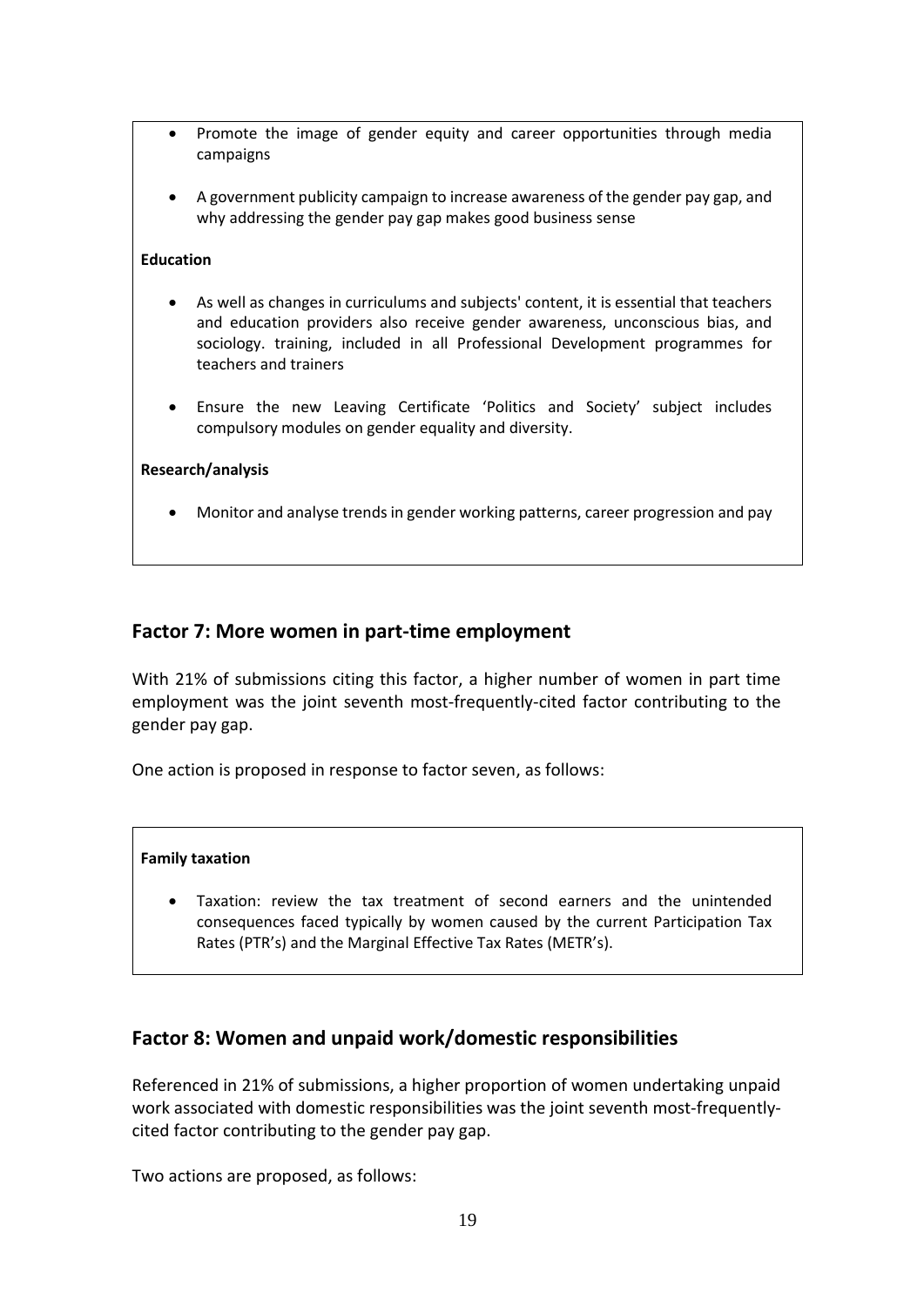#### **Promotion**

- Broader social campaigns to promote gender equality in domestic and caring environments, as well as in the workplace and throughout society.
- Referendum on the removal of Art. 41.2 from the Constitution.

## **Factor 9: Childcare**

With 18% of submissions received referencing this factor, the cost, availability, quality and viability of childcare was the joint ninth most-frequently-cited factor contributing to the gender pay gap.

The 15 actions proposed in response to factor nine, arranged by theme, are as follows:

#### **Pre-school childcare**

- Provision of and access to affordable childcare.
- Reduce cost of child care.
- Child care vouchers or tax credits payable to nurseries like in the UK.
- State supported childcare schemes.
- Future model for capping of childcare fees.

#### **Schools**

- Require schools to provide after-school care and activities.
- A formal out-of-school hours care system should be implemented to address the needs of working parents and the atypical work day.
- Crèches run similarly to the national primary school system.
- Efforts to maximise the use of schools and community facilities and to formulate guidelines for schools to facilitate the use of school buildings for out-of-schoolhours care.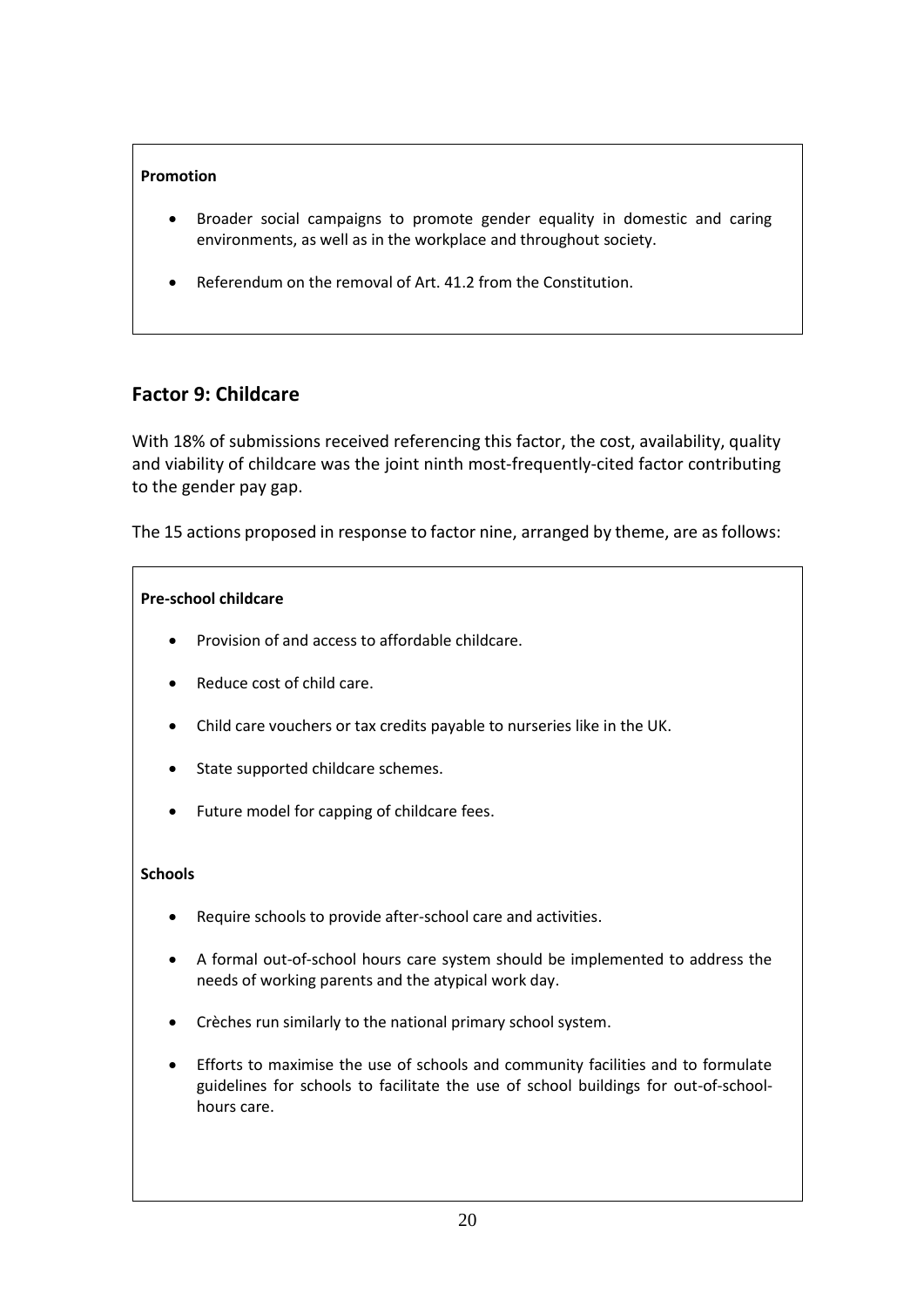#### **Augment child benefit**

 Child benefit payments means tested - remain the same for low income households but taper off gradually for higher income households with the savings redirected into childcare services.

#### **Extending current entitlements**

 The Early Childhood Care and Education scheme should be extended to include children from six months to three years and to increase the duration to four hours to facilitate the gap between the end of paid leave and the start of childcare entitlement or school.

#### **Childcare in individual sectors**

 HSE should investigate the suitability of on-site crèche or child-minding provisions at its premises to better facilitate ease of access to childcare for doctors who are parents.

#### **Childcare cost and taxation**

- More affordable childcare provision via appropriate taxation measures.
- Increase financial support/tax relief towards the cost of childcare.
- A more supportive tax regime to self-employed parents such as an entitlement to claim tax relief on the cost of childcare.

## **Factor 10: Undervaluation of women's work**

Referenced in 18% of submissions, the undervaluation of women's work and human capital was the joint ninth most-frequently-cited factor contributing to the gender pay gap.

Two actions are proposed in response to factor ten. Arranged by theme, these are as follows:

#### **Questioning gender differences**

Where women are being rewarded differently, it's important to question is it fair, or is it just that work that women do is always undervalued because it is being done by women?

#### **Sector-specific wage Increases**

• Increase SNA salaries (work mainly carried out by women).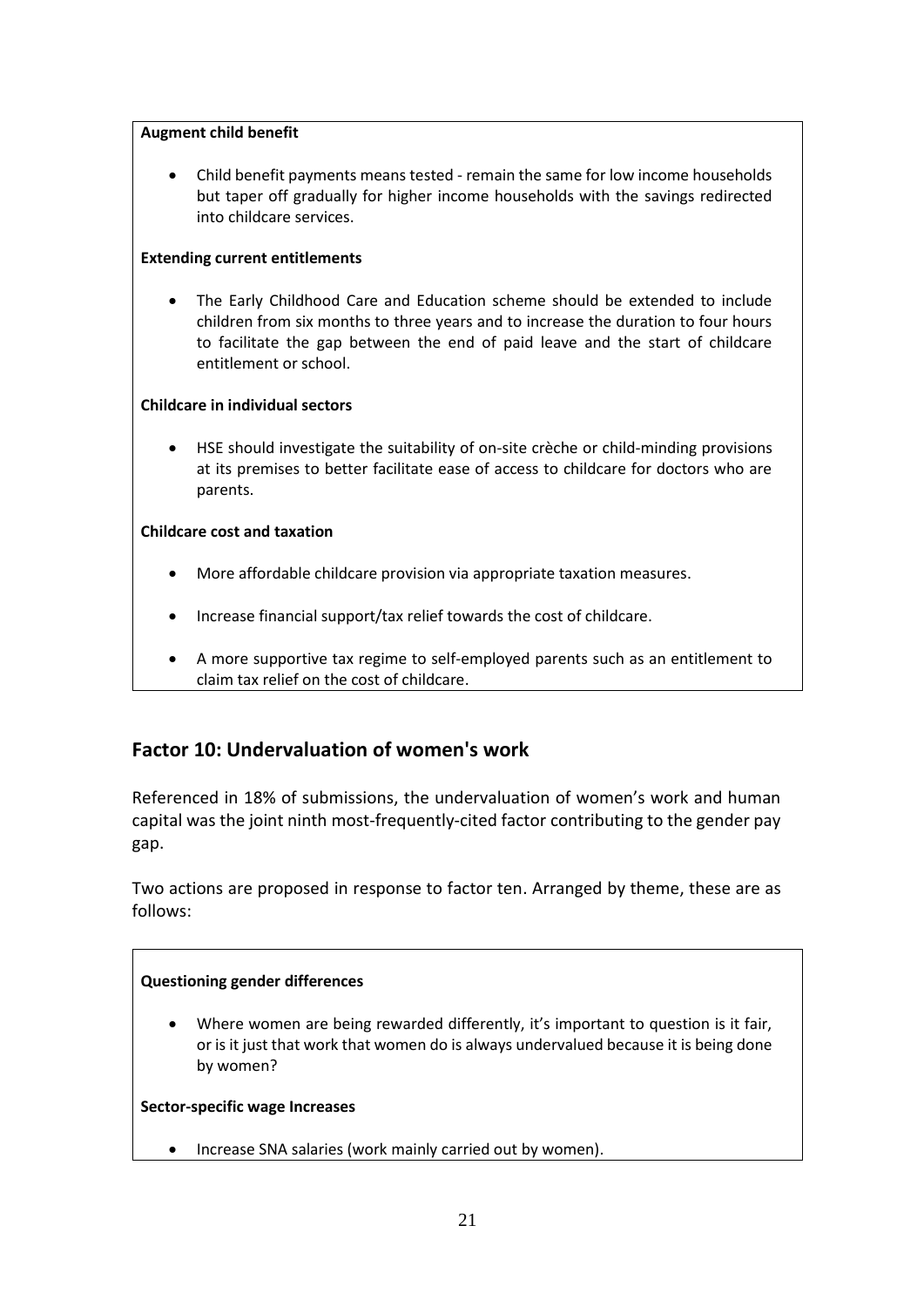## **Factor 11: Lack of flexible work practices**

Cited in 16% of submissions, a lack of family friendly flexible work practices was the eleventh most-frequently-cited factor contributing to the gender pay gap.

The 11 actions proposed in response to factor eleven, arranged by theme, are as follows:

#### **Promote flexible working**

- Encourage employers to facilitate more flexible working arrangements. i.e. job sharing or flexible hours.
- Working from home incentives.
- Breastfeeding/pumping breaks beyond the 6 month limit currently set.
- Career breaks with a guarantee that role will be retained for them to return to work.

#### **Legislate for flexible working**

- Legislation compelling companies to provide a flex time option to employees.
- Introduce statutory entitlement to part time working.
- Establish statutory flexible working policies in all types of employment with all employees having an enforceable right to such an option.
- "Flexibility by default" in labour market contracts.

#### **Work-sharing and promotion**

- Allow worksharing/part-time staff to retain their worksharing where feasible in the event they receive a promotion.
- Allow movement of staff within public/civil service departments to continue their worksharing arrangements where feasible.
- Allow two staff to job share into a promotional post, if they are both deemed suitable candidates for the post.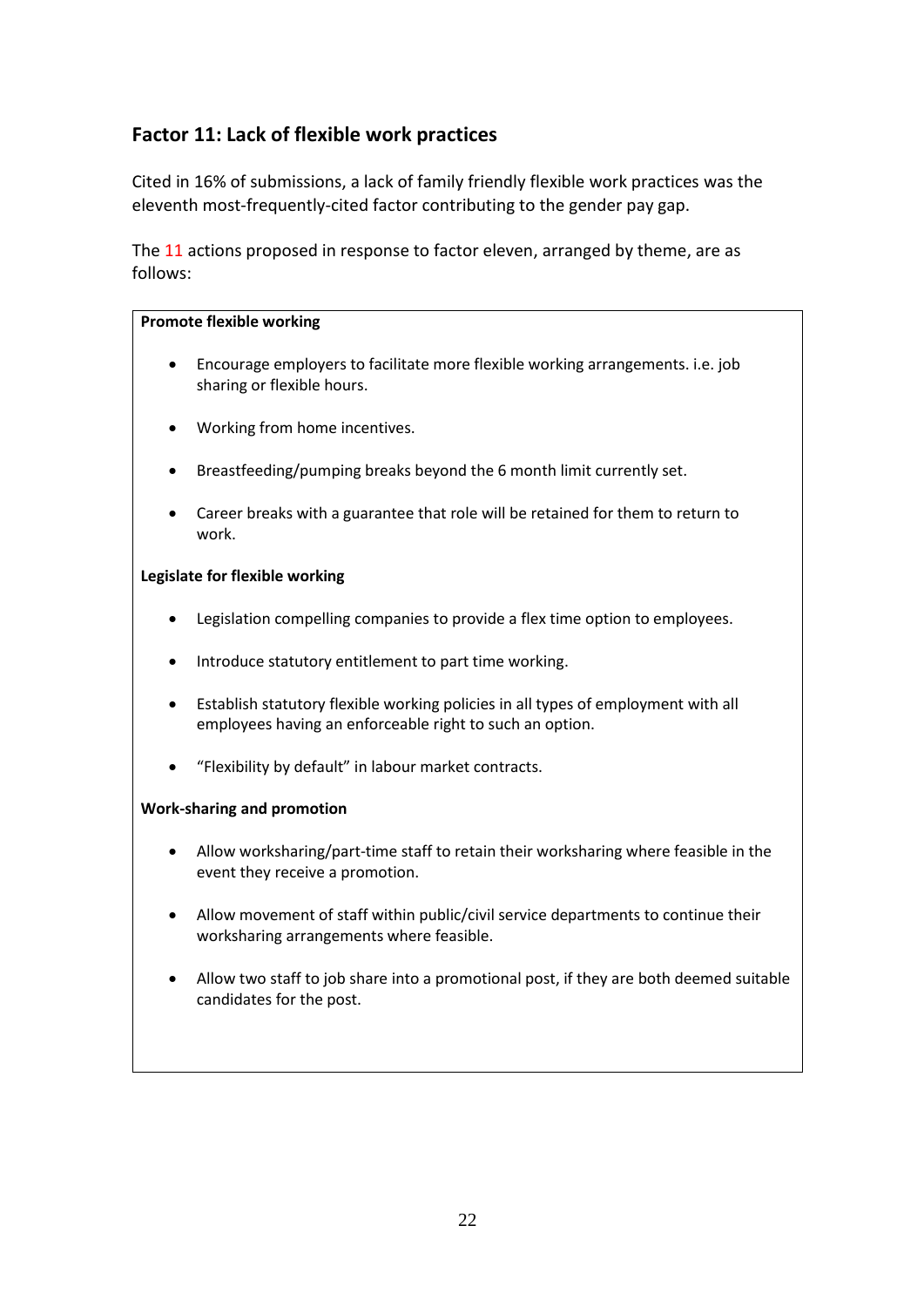## **Factor 12: Non-transparency of pay structures**

Referred to in 13% of submissions, the non-transparent nature of pay structures was the twelfth most-frequently-cited factor contributing to the gender pay gap.

Matters of pay and wage transparency attracted the largest number of suggested actions from respondents- over a quarter of the total actionssuggested. These centred on several themes, such as data collection; wage surveys disaggregated by gender; measures to increase wage transparency; promotion of information and awareness of the gender pay gap and sector specific recommendations.

The 45 actions proposed in response to this factor, arranged by theme, are as follows:

#### **Data collection**

- Research programme into the 'explained' and the unexplained aspects of the GPG in Ireland.
- Collect disaggregated data on disability and gender to examine if there are multiple discriminations at play for women with disabilities regarding the gender pay gap.
- Collecting more timely and robust data on the gender pay gap.
- Use the results of the proposed wage surveys of large firms to establish an evidence base for the nature of earnings and gender divides within these firms. The results should act as a baseline for assessments of progress on this issue over time.
- Much EU and Eurostat analysis does not include information on Ireland. Significant improvement in the data provided to and emerging from the EU should be prioritised to demonstrate Ireland's weakness / progress in this area.
- Department commission a sectoral evaluation of the GPG in Ireland as it is currently impacting on female labour market participation and pay rates.

#### **Targets**

 Adopt clear targets for reducing the gender pay gap - overall target and a series of interim targets which would allow ongoing monitoring.

#### **Gender pay gap wage surveys**

- Set a target and produce guidance for companies to voluntarily report on the gender pay gap as part of their annual reporting process, and ensure this is reproduced on a company's website.
- Introduce pay audits for companies in receipt of state funds or contracts to ensure they are complying with equality legislation.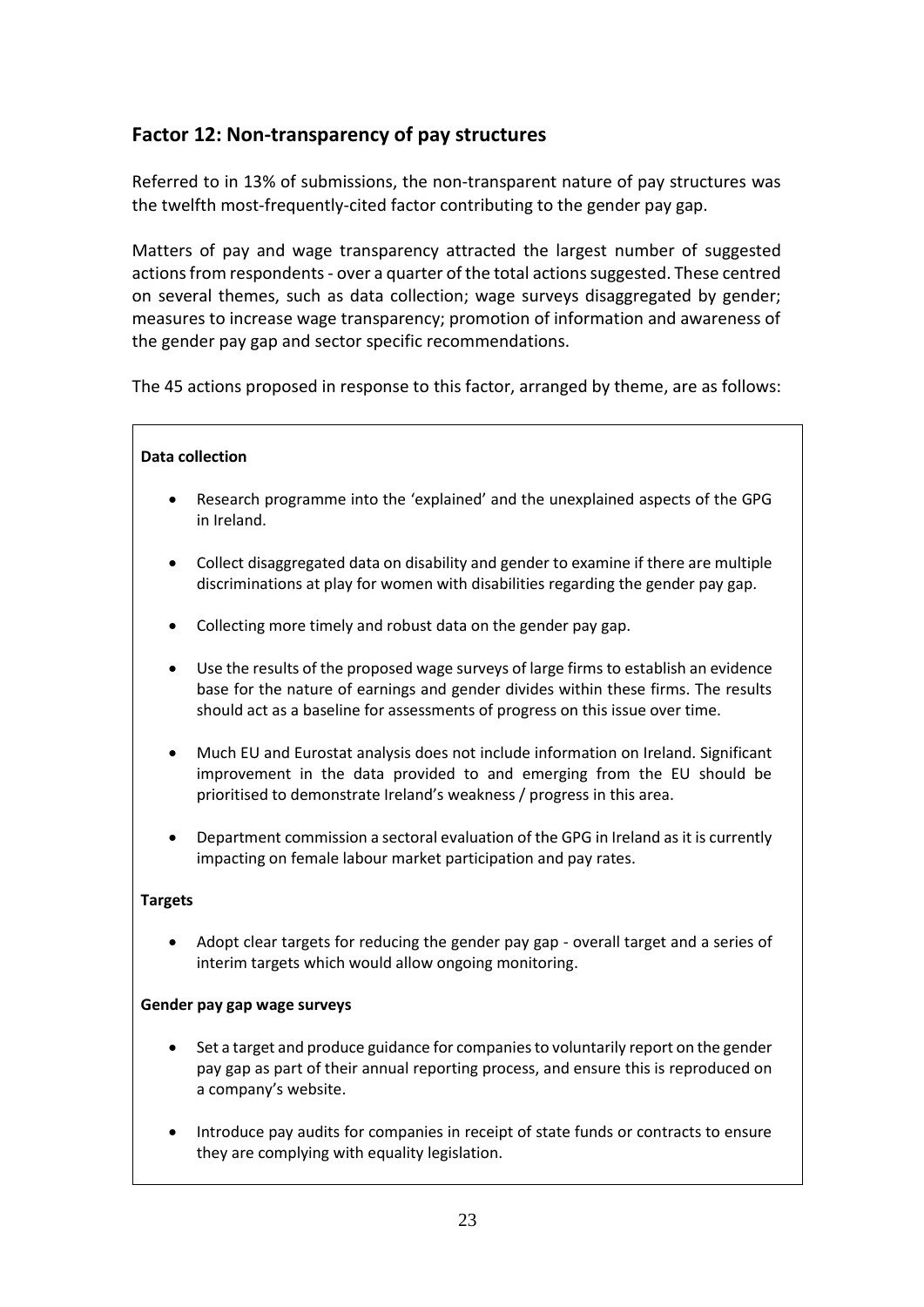- Require organisations with over 50 employees to publish their gender pay gap and pay policies; this needs to be backed up by penalties and enforcement under equality legislation.
- Gender pay gap calculation and appropriate narrative disclosure for organisations over certain size criteria - transparency and granularity of data is important.
- The threshold organisational size for mandatory reporting, of organisations with in excess of 50 employee may be too low - a threshold of 200 employees may be desirable in the first instance.
- Reporting processes should allow employers to offer explanations for the results and also expand on plans they have to address the results if necessary.
- Wage Survey Data Reporting (Australian Model) a public version which excludes salary data; and a confidential version which includes the aggregated salary data only available to those employees of the reporting organisation with authorised access.
- Essential that employers use a standard method of calculating the gender pay gap and report progress against the same set of variables.
- The Gender Pay Gap should be calculated on an hourly adjusted basis to reflect the truest figure.
- Company wage surveys/gender breakdown of senior roles with WRC oversight of gender pay gap returns.
- Clear regulatory oversight for any wage survey data, eg. WRC and provision of guidance and instruction on how to narrow/close the gap; issue a compliance notice.
- Offending employers named in annual reports eg. WRC.
- Employers should be legally required to act on the data that they publish, and not just required to publish it.
- Reporting Wage Surveys every 3 years until the gap is less than 10% and every 7 years after that.
- Reporting Wage Surveys annual basis.
- Phased implementation of Wage Surveys allow businesses to become accustomed to reporting required.
- Publishing the gender breakdown at differentiated pay brackets. Organisations would find a gender pay gap broken down by salary band / levels to be easier to calculate than by grade or job type.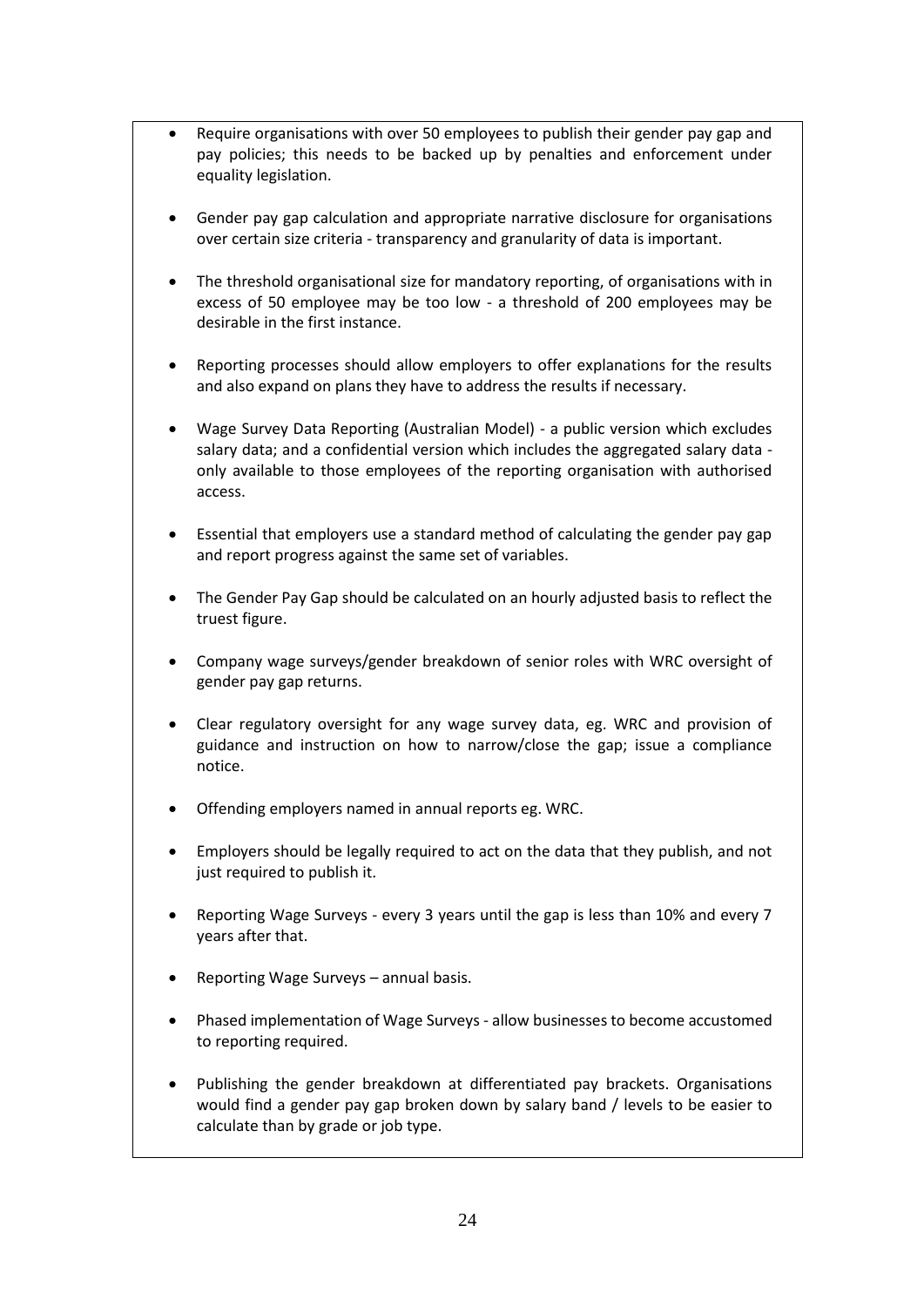- Capturing of discretionary pay gap data by level should also take into account individual, team and organisational bonuses or other forms of performance related pay/benefits.
- Pay gap analysis should not be restricted to permanent, full time staff but also take account of temporary and agency staffing arrangements - should encompass workers who meet the definition in the Employment Equality Act, 1988 and not be limited to employees.
- Government departments and state bodies should report on the gender pay gap in respect of all persons who provide personal services, irrespective of whether those persons are employees.
- GPG initiative be introduced into the public sector in the medium term as a pilot.

#### **Transparency**

- Implement pay transparency in all organisations, either full transparency or as salary scales or pay grades.
- Transparency on how companies make compensation decisions.
- Publishing a breakdown of pay scales by gender with particular emphasis on starting point on the ladder by gender.
- Employers could be encouraged to use and publicise salary scales and entry level rates of employments so as to promote greater transparency within the workplace.
- Ensure that organisations have a robust framework to ensure pay levels are reviewed using a fair and consistent process.
- Prohibit employers from inserting terms in a contract that prevent their employees from disclosing their wages.

#### **Promotion/information awareness**

- Information: greater awareness of s.76 of the Employment Equality Acts allows an employee to request information from their employer to establish whether or not they are receiving equal pay.
- Develop guidance for affiliates on specific measures to gender-proof pay claims and pay structures.
- A shift away from a focus on the provision of policies/initiatives and take up rates towards instead the release of GPG data outlining the actual results in required.
- Policy Development Forum be established with representation across all public service employers which may have a governance role in: Agreeing models of data collection for Gender Pay Gap; Making representations and proposals to the political system for specific reforms; Developing policy to support reduction of the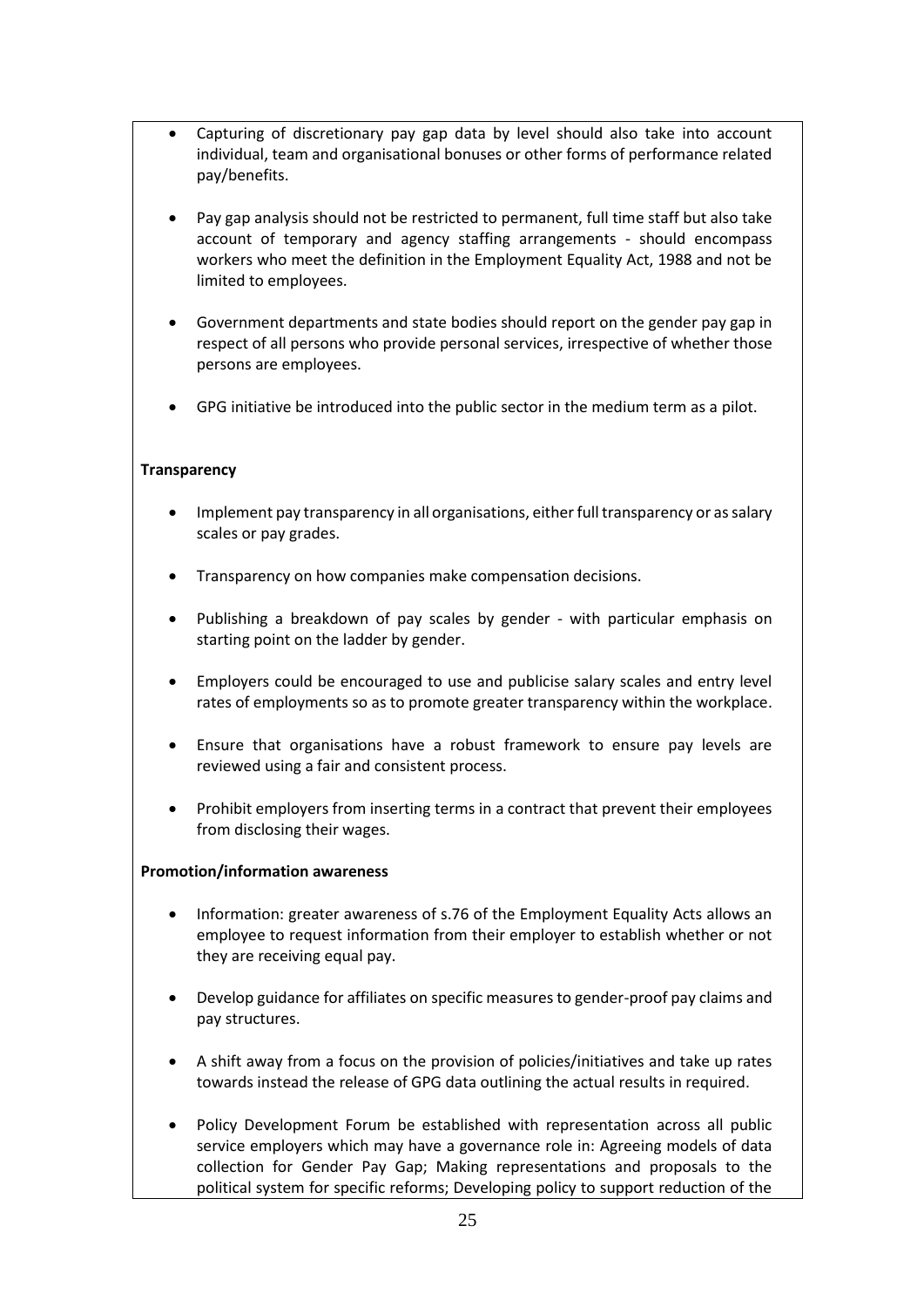Gender Pay Gap; Monitoring progress through an agreed reporting structure; Building capacity across the system to reduce Gender Pay Gap through strategic sharing of organisational learning.

- In the development of any 'Equality, Diversity and Inclusion mark' for business, (Action 1.18), gender pay auditing should be a necessary constituent part, with the mandatory gender pay gap reporting methodology capable of being incorporated directly into that process.
- Employers require clarity over which elements of remuneration should be included when calculating the gender pay gap - any analysis of the gender pay gap which does not take account of variable remuneration (including bonuses) will be incomplete.
- Tools to help analyse and assess pay inequalities need to be made much more accessible and user friendly than currently available. Standardised methodologies and tools need to be developed to provide support to organisations to understand their GPG.
- Develop an online gender pay gap assessment tool based on common definitions and formulae, ensuring all aspects of pay and activity are represented.

#### **Sector-specific actions**

- Reform of pay determination models used across the financial services industry Transparency of roles, competencies, salary ranges, scales and progression mechanisms.
- Introducing salary scales for Early Educators (Mostly women) in the Early Years Education and Care Sector.
- Law firms who provide legal services to the state should in any procurement or tendering competition or process for the provision of such services, report the gender pay gap in their firm, to include counsel fees and partner income.

## **Factor 13: Women and initial/unequal salary negotiations**

Referred to in 4 (10.5 %) submissions, unequal and non-transparent salary negotiations at entry level and above was the thirteenth most-frequently-cited factor contributing to the gender pay gap.

The 9 actions proposed in response to factor thirteen, arranged by theme, are as follows: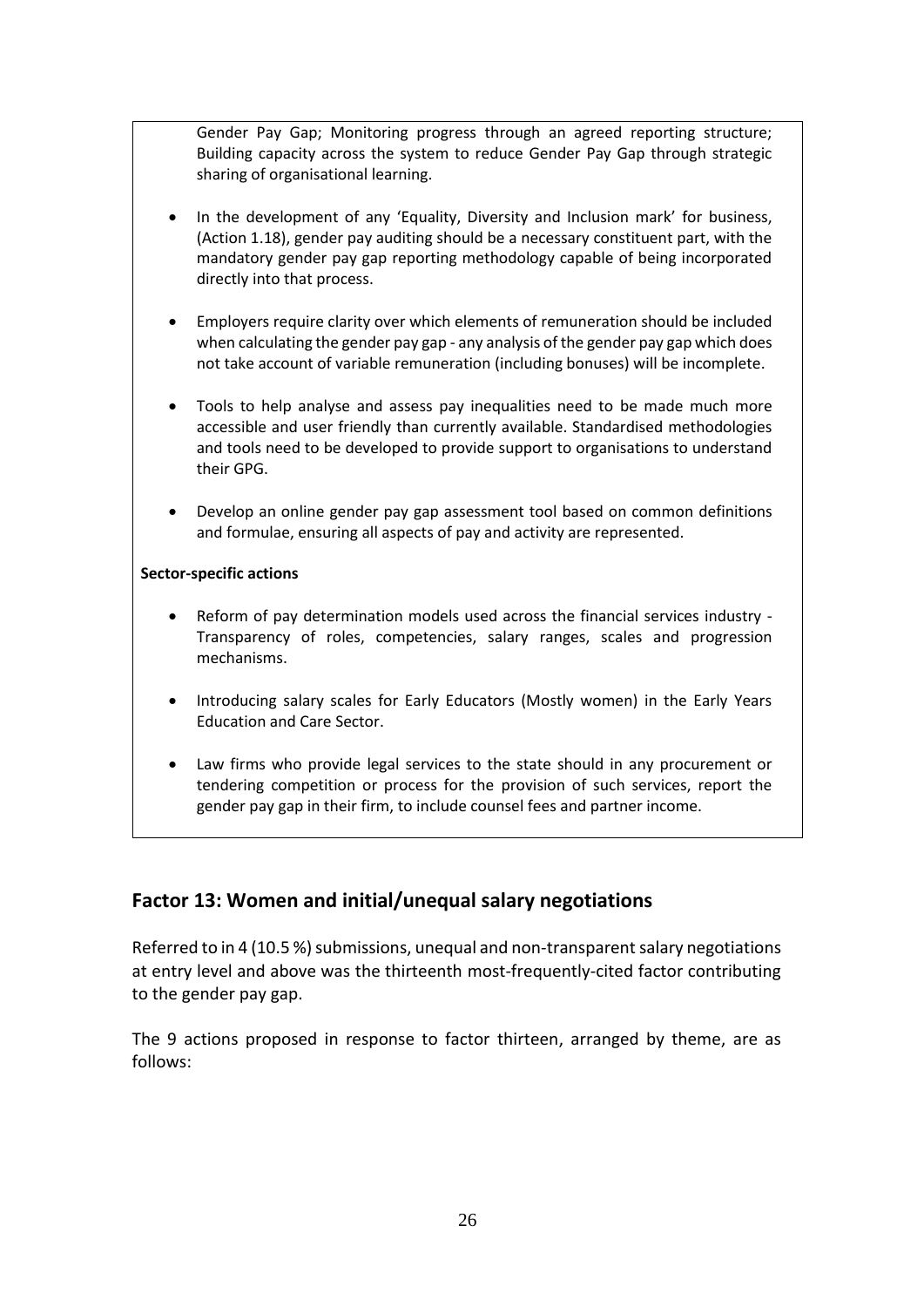#### **Gender proofing entry**

- Direct and indirect barriers to equal entry and treatment need to be identified and challenged.
- Salary scales for job categories and entry level rates.
- A ban on individual salary negotiations.

#### **Review**

- Review starting salaries, to ensure recruitment processes aren't creating a gender pay problem.
- Investigate past starting salaries for women and men in public sector to ascertain any past gender differences

#### **Sector-specific actions**

- Consultant contract for all consultant trained doctors including public health medicine.
- Initiate roll out of an agreed national salary scale for the childcare workforce to recognise qualifications and professionalization.

#### **Legislation**

- Employers should be legally required to state the minimum remuneration that they are prepared to offer for an advertised role.
- Prohibit employers from asking about salary history.

## **Factor 14: Precarious work/zero-hour contracts**

Cited in only one submissions, the situation of women in precarious work was the least frequently cited factor mentioned as contributing to the gender pay gap.

One prospective action was proposed in response to factor 14, as follows:

#### **Legislation**

 Legislation in response to casualization of work and to strengthen the regulation of precarious work (among men and women).